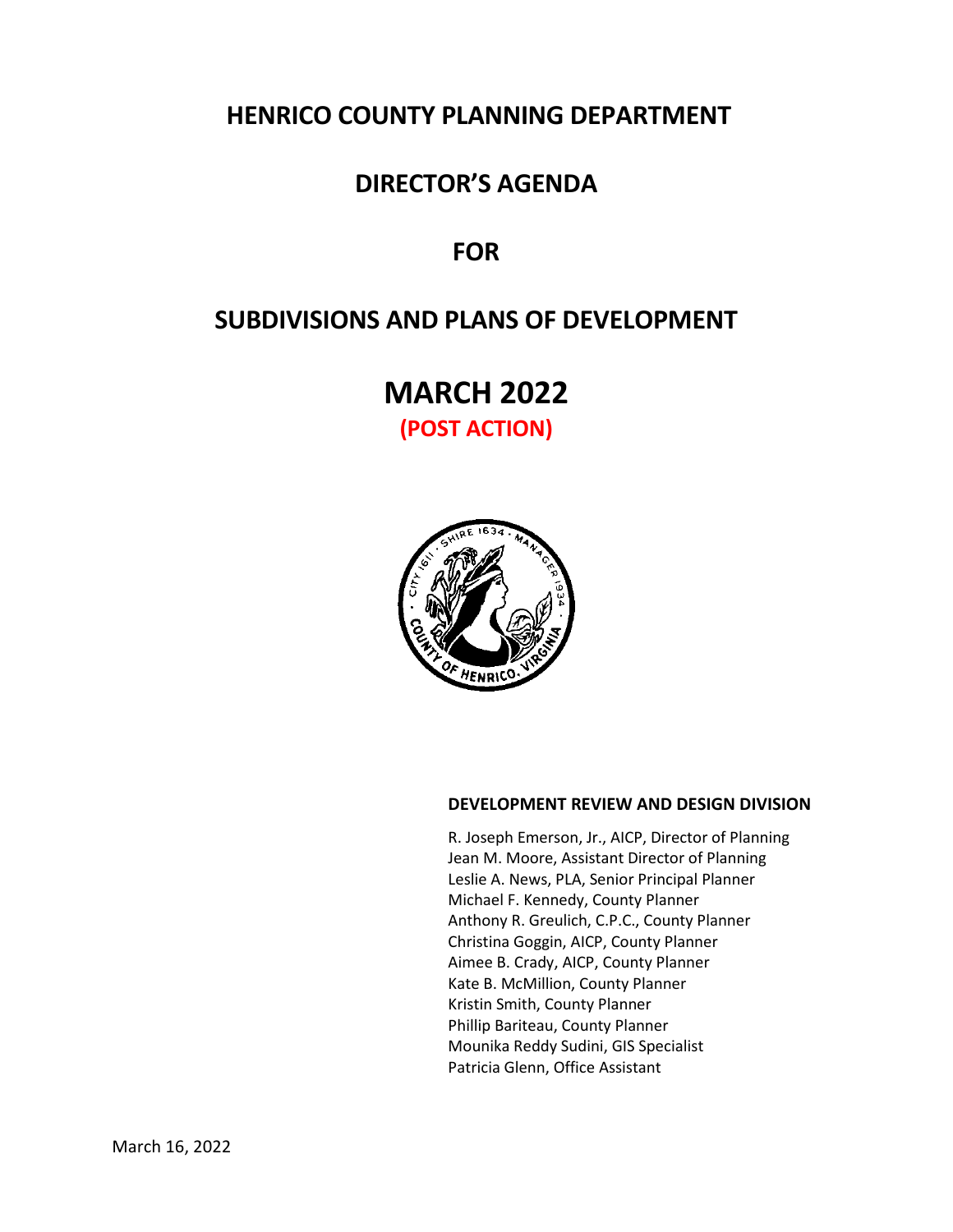| POD2021-00414                  | Koontz Bryant Johnson Williams for Shamin VCC LLC & VCC               |
|--------------------------------|-----------------------------------------------------------------------|
| Virginia<br>Commons<br>Center  | Partners LLC, Impact Investments Group, LLC, and Rebkee:              |
| Apartments                     | Request for approval of a plan of development, and lighting plan as   |
| - Brook Road (U.S. Route 1)    | required by Chapter 24, Section 24-2314 of the Henrico County         |
|                                | Code, to demolish an approximately 98,500 square foot attached        |
|                                | vacant mall anchor building and construct two 4-story apartment       |
|                                | buildings totaling 289,360 square feet and containing a total of 275  |
|                                | apartment units for rent. The 10.23-acre portion of the overall       |
|                                | 94.922-acre site is located on the southeastern line of Turning Point |
|                                | Drive at the eastern terminus of Magnolia Ridge Drive,                |
|                                | approximately 800 feet east of Brook Road (U.S. Route 1), on          |
|                                | parcels 784-771-9755, 785-771-0111 (part), and 784-770-6391           |
| <b>APPROVED BY DIRECTOR ON</b> | (part). The zoning is R-6C General Residence District (Conditional)   |
| 03/23/2022                     | and B-3C Business District (Conditional). County water and sewer.     |
|                                | (Fairfield)                                                           |

The proposed apartments will be located north of the mall, generally replacing the vacant former JC Penny anchor tenant space. Two apartment buildings, four stories each, will be constructed along the mall ring road, now known as Turning Point Drive, consistent with the recent zoning case, REZ2021-00021, and provisional use permit, PUP2021-00007, allowing multifamily development with modified dimensional standards to further govern the development.

Exterior building materials include assorted tones of red brick, cementitious paneling, and metal accents. Lighting plans included with this request for approval demonstrate adequate light levels and spread in accordance with the applicable lighting ordinance standards. The landscape plan is included with this submittal to illustrate compliance with the enhanced streetscape concepts required by the conditional zoning. The landscape plan will be finalized after final construction plan approval.

Staff recommends approval subject to the annotations on the plans, the standard conditions for multifamily development, and the following additional conditions:

- 11B. Prior to the approval of an electrical permit application and installation of the site lighting equipment, a plan including light spread and intensity diagrams, and fixture specifications and mounting heights details shall be revised as annotated on the staff plan and included with the construction plans for final signature
- 16. The unit house numbers shall be visible from the parking areas and drives.
- 17. The names of streets, drives, courts, and parking areas shall be approved by the Richmond Regional Planning District Commission and such names shall be included on the construction plans prior to their approval. The standard street name signs shall be installed prior to any occupancy permit approval.
- 18. All proffers and conditions approved as part of zoning cases REZ2021-00021 and provisional use permit cases PUP2021-00007 shall be incorporated in this approval.
- 19. A plat for the widening of Turning Point Drive right-of-way, as shown on the approved plan, shall be submitted to the Real Property Division prior to approval of the construction plan, and shall be recorded prior to requesting occupancy permits. The developer shall provide evidence of recordation to the Director of Public Works.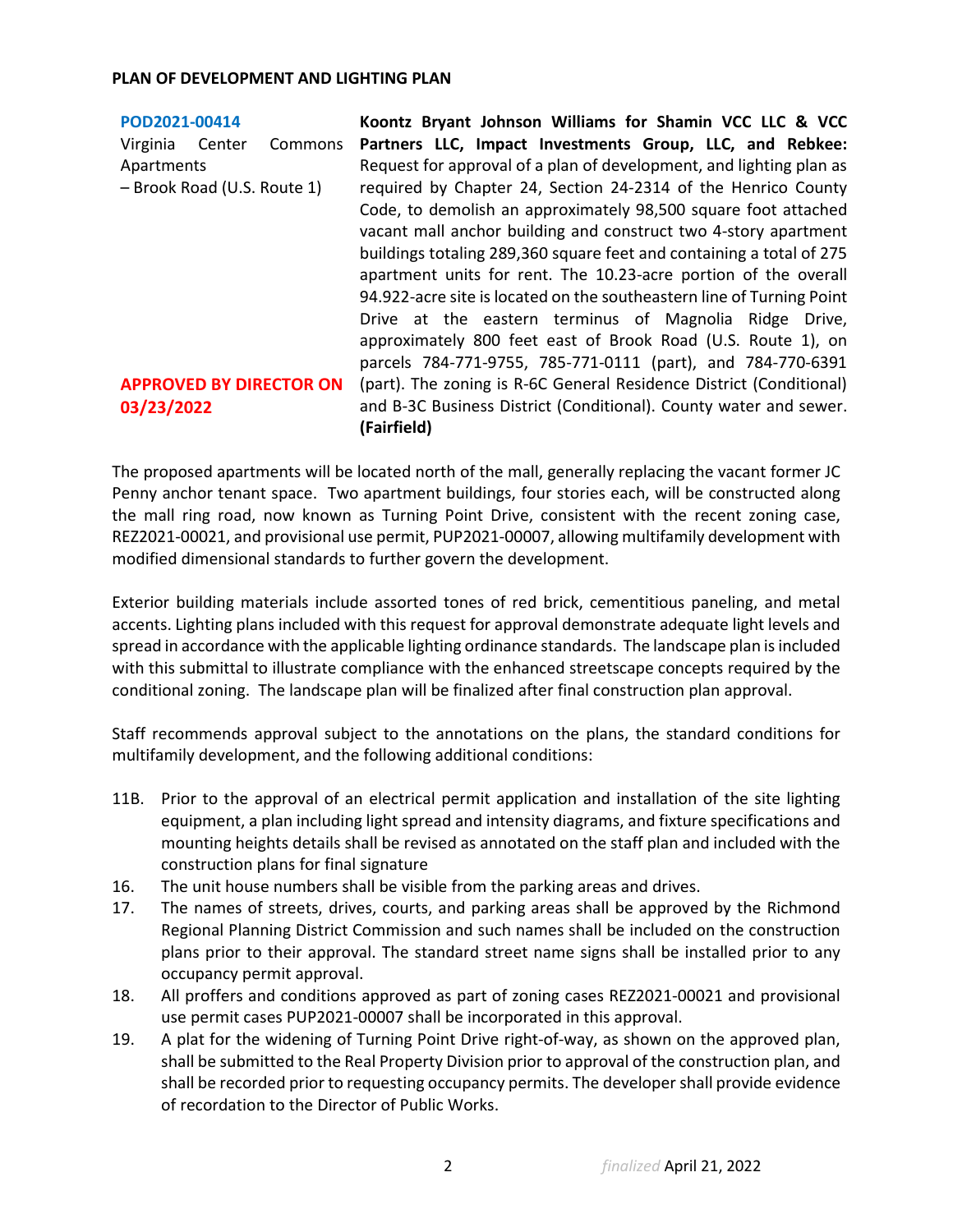- 20. Approval of the construction plans by the Department of Public Works does not establish the curb and gutter elevations along the Henrico County maintained right-of-way. The elevations will be set by Henrico County.
- 21. The existing utilities easements in conflict with the building footprints shall be vacated prior to approval of the building permit for the said building.
- 22. The pavement shall be of an SM-2A type and shall be constructed in accordance with County standard and specifications. The developer shall post a defect bond for all pavement with the Department of Planning - the exact type, amount and implementation shall be determined by the Director of Planning, to protect the interest of the members of the Homeowners Association. The defect bond shall remain in effect for a period of three years from the date of the issuance of the final occupancy permit. Prior to the issuance of the last Certificate of Occupancy, a professional engineer must certify that the roads have been designed and constructed in accordance with County standards.

## **(Staff Report by Aimee Crady)**

**(Applicant's Representative: Mark Williams) (Applicable Rezoning Cases and PUPS: REZ2021-00021 and PUP2021-00007 )**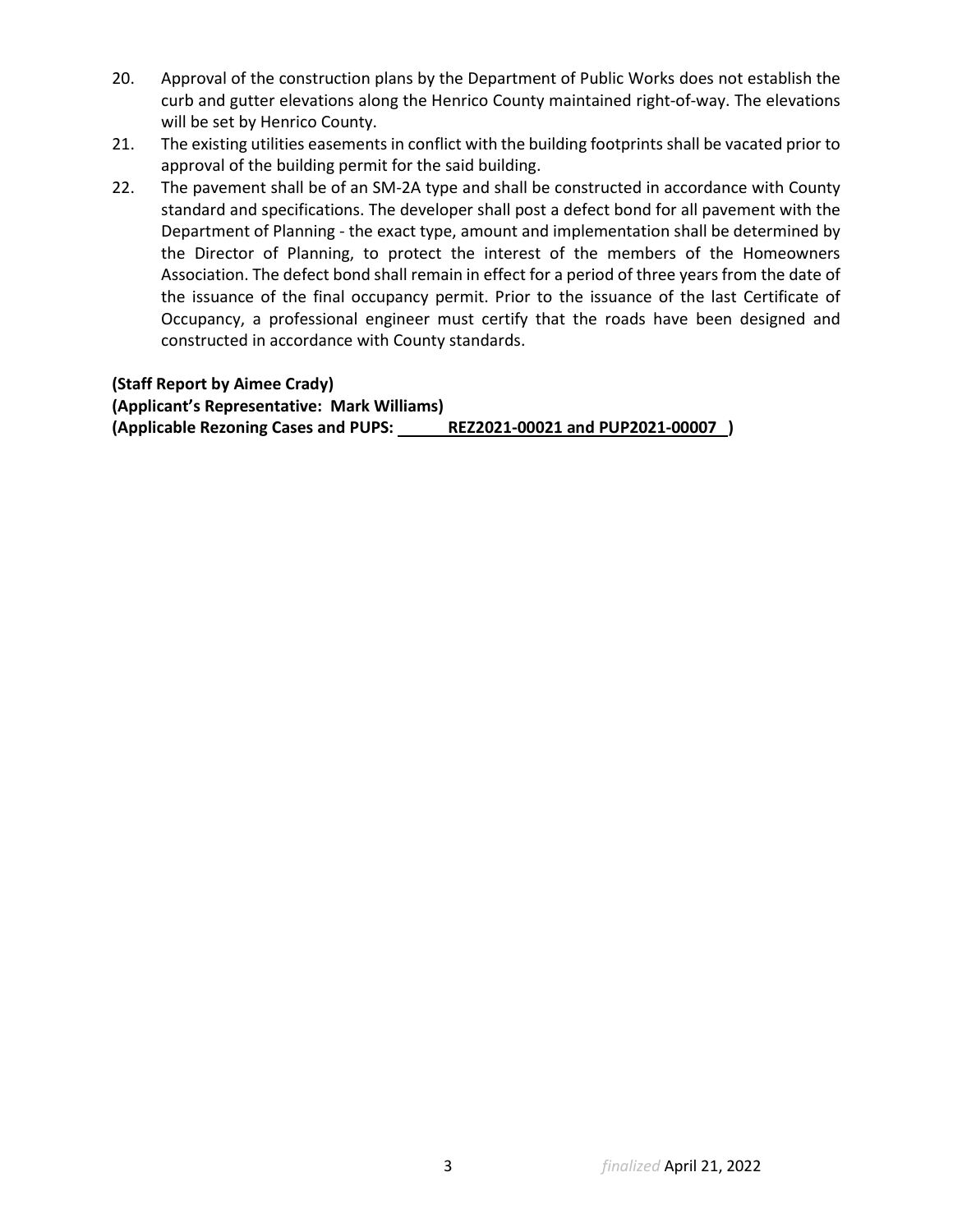| POD2021-00561                  | Silvercore for HHHunt River Mill, LLC., and Arcland Property                |
|--------------------------------|-----------------------------------------------------------------------------|
| Woodman Road Self Storage -    | Company, LLC: Request for approval of a plan of development and             |
| Magnolia Ridge Drive           | lighting plan, as required by Chapter 24, Section 24-2314 of the            |
|                                | Henrico County Code, to construct a two-story, approximately                |
|                                | 111,400 square foot self-storage facility with an outdoor vehicle           |
|                                | storage lot. The 8.51-acre site is located on the northwestern line of      |
|                                | Magnolia Ridge Drive, approximately 825 feet northeast of                   |
|                                | Woodman Road, on parcels 782-771-6856 and 783-771-0468. The                 |
| <b>APPROVED BY DIRECTOR ON</b> | zoning is M-1C Light Industrial District (Conditional) and C-1C             |
| 03/23/2022                     | Conservation District (Conditional). County water and sewer.<br>(Fairfield) |

The proposed self-storage facility will be two-story, with one story fully above grade and the lower basement story accessed only from the northeast side of the building. The proposal is generally consistent with the proffers of zoning case REZ2018-00036. Self-storage facilities require interior access to leasable units with no individual lease units to be accessed from the exterior of the building. No bay doors are proposed. Outdoor vehicle storage area will be enclosed fully by an opaque fence and gates not less than seven feet in height. Exterior building materials include CMU base component, brick, and cementitious siding, in addition to storefronts and faux windows added to be consistent to the proffered elevations with respect to articulation.

Lighting plans are included for approval, demonstrating adequate illumination levels and spread, including lighting along the sidewalk to be constructed in Magnolia Ride Drive. Lighting within 100 feet of residential parcels will be limited to 15 feet height. Other lighting locations are proposed at a maximum of 20 feet height. The conceptual landscape plan identifies areas where buffers are required but is not part of this approval. The landscape plan will be reviewed in detail for approval after construction has progressed.

Staff recommends approval subject to the annotations on the plans, standard conditions for developments of this type, and the following additional conditions:

- 11B. Prior to the approval of an electrical permit application and installation of the site lighting equipment, a plan including light spread and intensity diagrams, and fixture specifications and mounting heights details shall be revised as annotated on the staff plan and included with the construction plans for final signature.
- 16. The proffers approved as a part of zoning case REZ2018-00036 shall be incorporated in this approval.
- 17. A plat for the widening of Magnolia Ridge Drive right-of-way, as shown on the approved plan, shall be submitted to the Real Property Division prior to approval of the construction plan, and shall be recorded prior to requesting occupancy permits. The developer shall provide evidence of recordation to the Director of Public Works.
- 18. Approval of the construction plans by the Department of Public Works does not establish the curb and gutter elevations along the Henrico County maintained right-of-way. The elevations will be set by Henrico County.
- 19. A concrete sidewalk meeting County standards shall be provided along the southeast side of Magnolia Ridge Drive.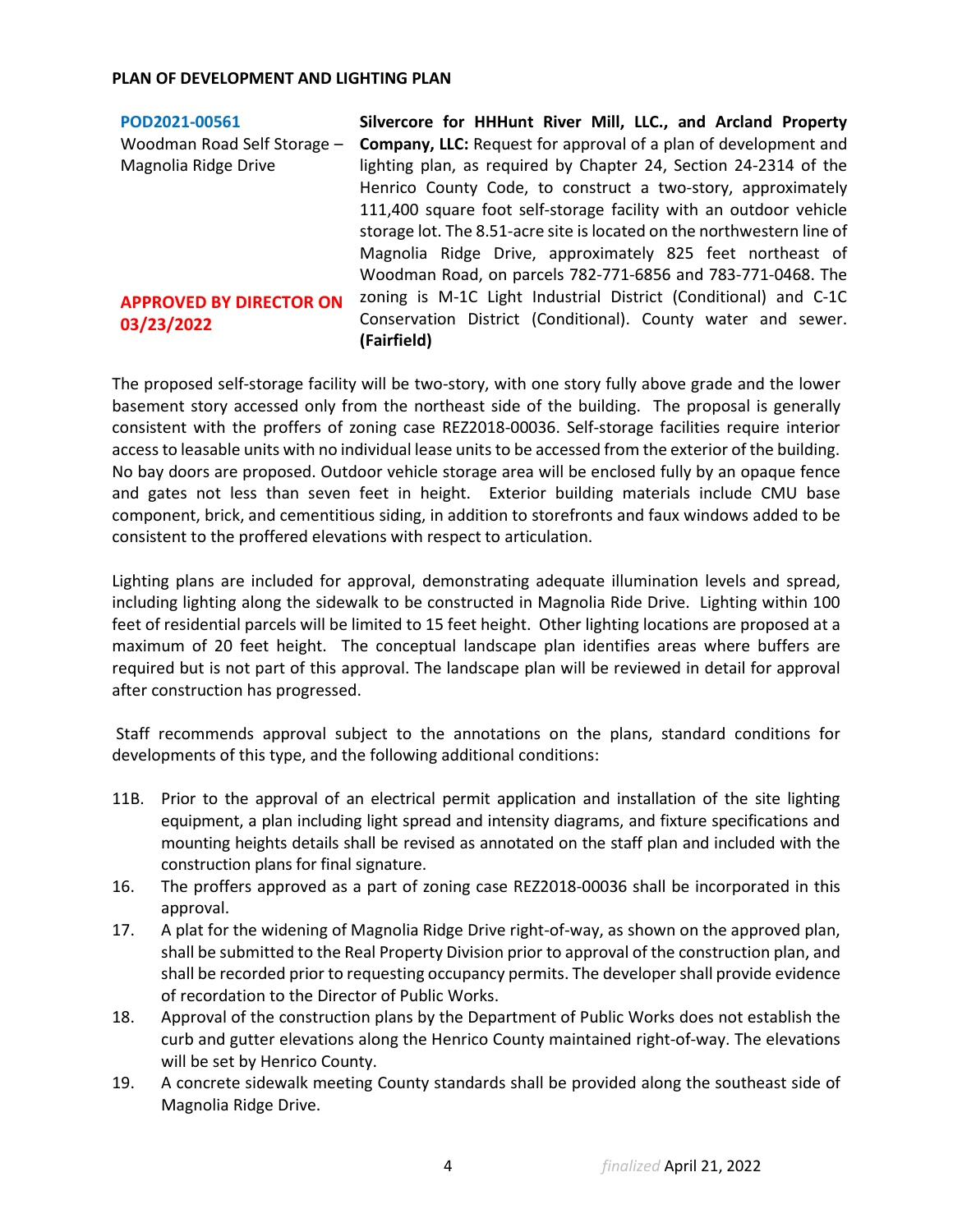- 20. The limits and elevations of the Special Flood Hazard Area shall be conspicuously noted on the plan and labeled "Limits of Special Flood Hazard Area." In addition, the delineated Special Flood Hazard Area must be labeled "Variable Width Drainage and Utility Easement." The easement shall be granted to the County prior to the issuance of any occupancy permits.
- 21. Outside storage shall not be permitted except as shown on the approved plan.

**(Staff Report by Aimee Crady) (Applicant's Representative: Andrew Bowman)** (Applicable Rezoning Cases and PUPS: REZ2018-00036 )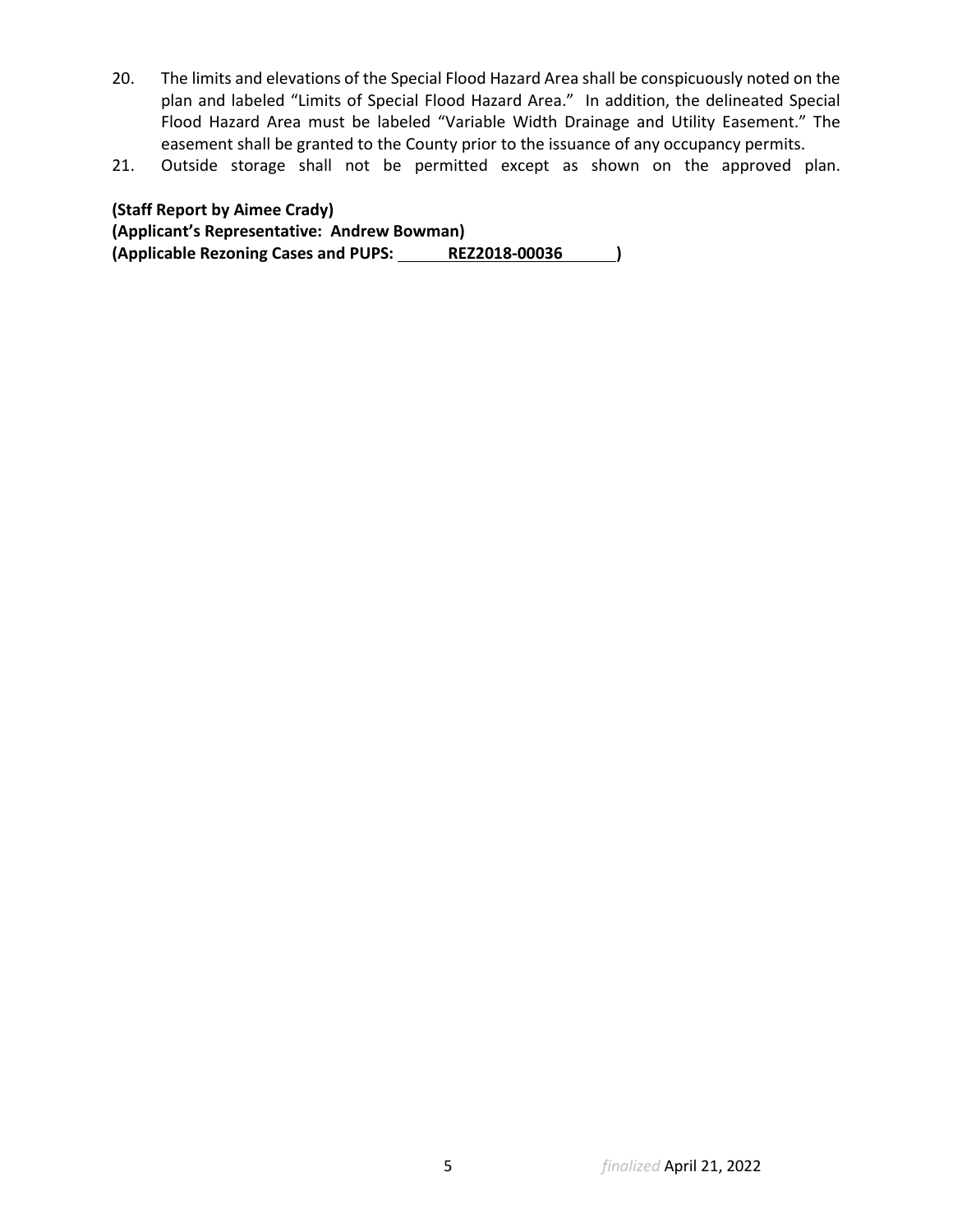| POD2022-00007                  | Kimley-Horn and Associates, Inc. and Jeffrey P. Geiger for Grove &   |
|--------------------------------|----------------------------------------------------------------------|
| Old Three Chopt Road           | Libbie Service Company, LLC., Larry T. Pressel, Marsha A. Pressel,   |
| Apartments                     | Old Three Chopt, LLC., Thomas Dalton Pearson, David S. Brown,        |
| -N. Gayton Road                | Susan D'Angelo Brown, and Edward Rose Development Company,           |
|                                | LLC: Request for approval of a plan of development and lighting      |
|                                | plan, as required by Chapter 24, Section 24-2314 of the Henrico      |
|                                | County Code, to construct a stepped, four-story, 435,486 square      |
|                                | foot multi-family apartment building with a total of 325 units, and  |
|                                | a four-story parking garage for 322 vehicles. The 17.27-acre site is |
|                                | located, approximately 300 feet north of the intersection of North   |
|                                | Gayton Road and West Broad Street, on parcels 733-765-8245, 734-     |
|                                | 765-0271, 734-765-1326(part), 733-765-9428, 734-765-1094, 734-       |
| <b>APPROVED BY DIRECTOR ON</b> | 765-1456, 734-765-3041, and 734-765-1504(part) The zoning is R-      |
| 03/23/2022                     | 6C General Residence District (Conditional) and WBS-O West Broad     |
|                                | Street Overlay District. County water and sewer. (Three Chopt)       |

The applicants request approval of a 113,361-square foot apartment building with 325 units, along with 265 surface parking spaces, and a parking deck having 322 parking spaces. The architecture of the apartment building complies with the proffered elevations. The parking deck is enclosed by the apartment building and is not visible from off site. The proposed development complies with the proffers of zoning case REZ2021-00002 and provisional use permit conditions of case PUP2021- 00026, as well as all applicable zoning code requirements.

The conceptual landscape plan included in the staff plan complies with the streetscape requirements of the West Broad Street Overlay District. A landscape and lighting plan will be submitted in the future for administrative review and approval.

Staff recommends approval subject to the annotations on the plan, the standard conditions for developments of this type, and the following additional conditions:

- 11B. Prior to the approval of an electrical permit application and installation of the site lighting equipment, a plan including light spread and intensity diagrams, and fixture specifications and mounting heights details shall be revised as annotated on the staff plan and included with the construction plans for final signature.
- 16. The unit house numbers shall be visible from the parking areas and drives.
- 17. The names of streets, drives, courts, and parking areas shall be approved by the Richmond Regional Planning District Commission and such names shall be included on the construction plans prior to their approval. The standard street name signs shall be installed prior to any occupancy permit approval.
- 18. All proffers and conditions approved as part of zoning case REZ2021-00002 and provisional use permit cases PUP2021-00026 shall be incorporated in this approval.
- 19. A plat for the widening of N. Gayton Road right-of-way as shown on the approved plan, shall be submitted to the Real Property Division prior to approval of the construction plan, and shall be recorded prior to requesting occupancy permits. The developer shall provide evidence of recordation to the Director of Public Works.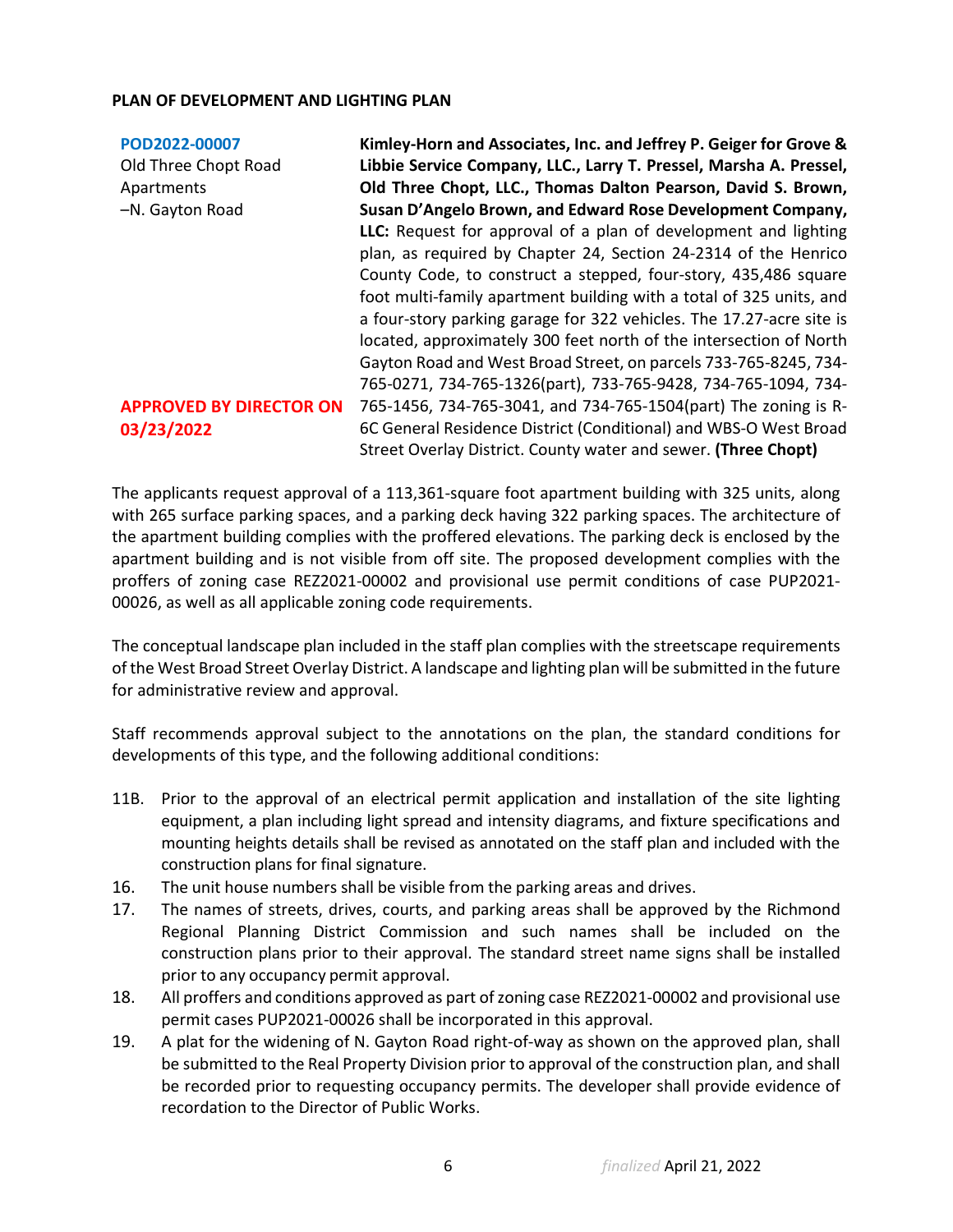- 20. Approval of the construction plans by the Department of Public Works does not establish the curb and gutter elevations along the Henrico County maintained right-of-way. The elevations will be set by Henrico County.
- 21. A concrete sidewalk meeting County standards shall be provided along the west side of N. Gayton Road.
- 22. Evidence of a joint ingress/egress and maintenance agreement must be submitted to the Department of Planning and approved prior to issuance of a certificate of occupancy for this development.
- 23. The applicant shall incorporate into the construction plans for signature any comments generated by the County's Traffic Engineer from his review of the Traffic Impact Study for this development.
- 24. A construction staging plan which includes details for traffic control, fire protection, stockpile locations, construction fencing, and hours of construction shall be submitted for County review and prior to the approval of any final construction plan.
- 25. The limits and elevations of the Special Flood Hazard Area shall be conspicuously noted on the plan and labeled "Limits of Special Flood Hazard Area." In addition, the delineated Special Flood Hazard Area must be labeled "Variable Width Drainage and Utility Easement." The easement shall be granted to the County prior to the issuance of any occupancy permits.
- 26. The Developer shall provide a streetscape buffer, including irrigation, along N. Gayton Road, south of the proposed 1-64 off ramp, in accordance with Section 24-3706F of the zoning code.
- 27. The Developer shall provide site lighting for pedestrian paths located on both on-site, and within the streetscape buffer along N. Gayton Road south of the proposed I-64 off ramp, in accordance with Section 24-5503 of the zoning code
- 28. The Developer shall submit a Water Quality Impact Assessment, in accordance with Section 10-39(b) of the Environmental Code, that demonstrates compliance with the criteria of Sections 24-5901-5906 of the Zoning Code to the satisfaction of the County Engineer, prior to approval of POD Construction Plans.
- 29. The Developer shall submit a Floodplain Development Permit for work impacting the Henrico County Special Flood Hazard Area, that demonstrates compliance with Sections 10-1 to 10-21 of the County Environmental Code to the satisfaction of the Floodplain Administrator, prior to approval of POD Construction Plans.
- 30. The Developer shall provide vehicular guardrail as determined necessary by the County Traffic Engineer and VDOT.
- 31. The developer shall provide pedestrian guardrail as determined necessary by the Building Official's Office.

**(Staff Report by Mike Kennedy) (Applicant's Representative: Brian Brewer) (Applicable Rezoning Cases and PUPS: REZ2021-00002 & PUP2021-00026 )**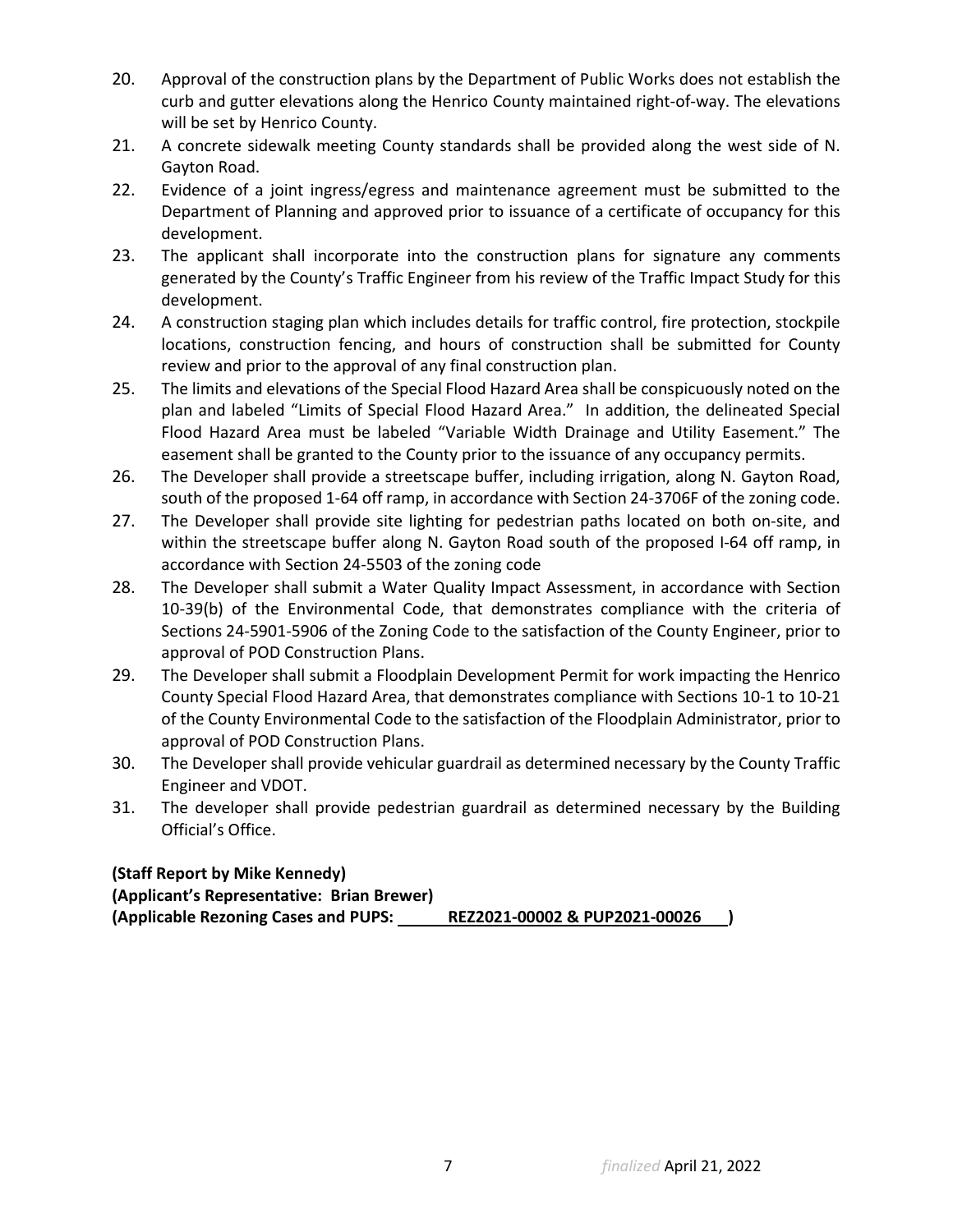| POD2022-00048                  | McKinney and Company for Pruitt Properties, Inc., and Ashley             |
|--------------------------------|--------------------------------------------------------------------------|
| I-895 Logistics Center         | <b>Ventures, LLC.:</b> Request for approval of a plan of development and |
| - South Laburnum Avenue        | lighting plan, as required by Chapter 24, Section 24-2314 of the         |
|                                | Henrico County Code, to construct a one story, approximately             |
|                                | 583,100 square foot warehouse building and associated truck              |
|                                | loading areas, trailer parking, and vehicle parking. The 87.71-acre      |
|                                | site is located on the south east line of South Laburnum Avenue, at      |
|                                | the intersection of South Laburnum Avenue and Michael Robinson           |
| <b>APPROVED BY DIRECTOR ON</b> | Way, on parcels 811-696-1854 (part) and 811-698-6315 (part). The         |
| 04/21/2022                     | zoning is M-1C, Light Industrial District (Conditional). County water    |
|                                | and sewer. (Varina)                                                      |

This Plan of Development request is for construction of a one-story, approximately 583,100 square foot warehouse building and associated truck loading areas, trailer parking, and vehicle parking. The site is located between South Laburnum Avenue and Pocahontas Parkway (I-895). Although the site fronts on South Laburnum Avenue, substantial wooded areas along South Laburnum Avenue are being retained between the proposed development and the roadway due to existing environmental features.

The site is subject to recently approved zoning case REZ2021-00061. The proposed elevations, layout and site lighting plan are in substantial conformance with the approved proffers.

The exterior of the building is largely comprised of white and dual shades of grey concrete tilt up panels with loading docks and knock out panels for ventilation. The proposed office areas contain aluminum storefront, glazing, and doors. The building is one story, with a varying roofline to break up the flat roof, approximately 38 feet in height.

The proposed lighting plan is acceptable as presented with fixtures and poles that meet proffered requirements. Staff will continue to work with the developer to fine tune photometric counts.

The plans propose an emergency access road within an offsite easement on the adjacent property to the west, parcel 809-695-0423, connecting to New Market Road. The conditions require recordation of the offsite easement prior to approval of construction plans.

Staff recommends approval subject to the annotations on the plan, the standard conditions for developments of this type, and the following additional conditions:

- 11B. Prior to the approval of an electrical permit application and installation of the site lighting equipment, a plan including light spread and intensity diagrams, and fixture specifications and mounting heights details shall be revised as annotated on the staff plan and included with the construction plans for final signature.
- 16. The proffers approved as a part of zoning case REZ2021-00061 shall be incorporated in this approval.
- 17. A plat for the widening of South Laburnum Avenue right-of-way, as shown on the approved plan, shall be submitted to the Real Property Division prior to approval of the construction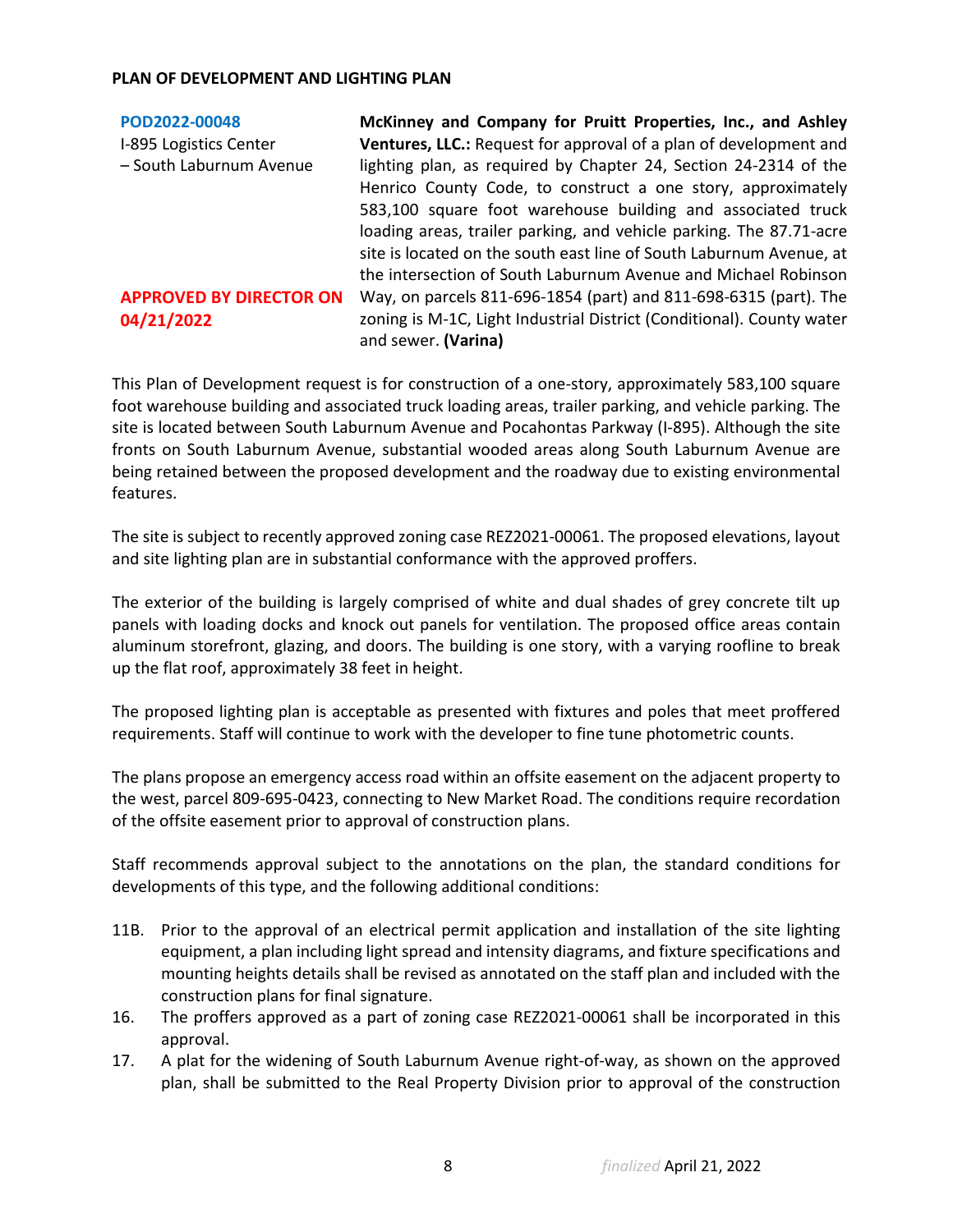plan, and shall be recorded prior to requesting occupancy permits. The developer shall provide evidence of recordation to the Director of Public Works.

- 18. Approval of the construction plans by the Department of Public Works does not establish the curb and gutter elevations along the Henrico County maintained right-of-way. The elevations will be set by Henrico County.
- 19. Evidence of a joint ingress/egress, construction, and maintenance agreement for the proposed emergency access road on parcel 809-695-0423 must be submitted to the Department of Planning prior to approval of construction plans.
- 20. The owners shall not begin clearing of the site until the following conditions have been met:
	- The site engineer shall conspicuously illustrate on the plan of development or subdivision construction plan and the Erosion and Sediment Control Plan, the limits of the areas to be cleared and the methods of protecting the required buffer areas. The location of utility lines, drainage structures and easements shall be shown.
	- After the Erosion and Sediment Control Plan has been approved but prior to any clearing or grading operations of the site, the owner shall have the limits of clearing delineated with approved methods such as flagging, silt fencing or temporary fencing.
	- The site engineer shall certify in writing to the owner that the limits of clearing have been staked in accordance with the approved plans. A copy of this letter shall be sent to the Department of Planning and the Department of Public Works.
	- The owner shall be responsible for the protection of the buffer areas and for replanting and/or supplemental planting and other necessary improvements to the buffer as may be appropriate or required to correct problems. The details shall be included on the landscape plans for approval.
- 21. The limits and elevations of the Special Flood Hazard Area shall be conspicuously noted on the plan and labeled "Limits of Special Flood Hazard Area." In addition, the delineated Special Flood Hazard Area must be labeled "Variable Width Drainage and Utility Easement." The easement shall be granted to the County prior to the issuance of any occupancy permits.
- 22. Outside storage shall not be permitted.

**(Staff Report by Tony Greulich)** 

**(Applicant's Representative: Stuart Groseclose) (Applicable Rezoning Cases and PUPS: REZ2021-00061 )**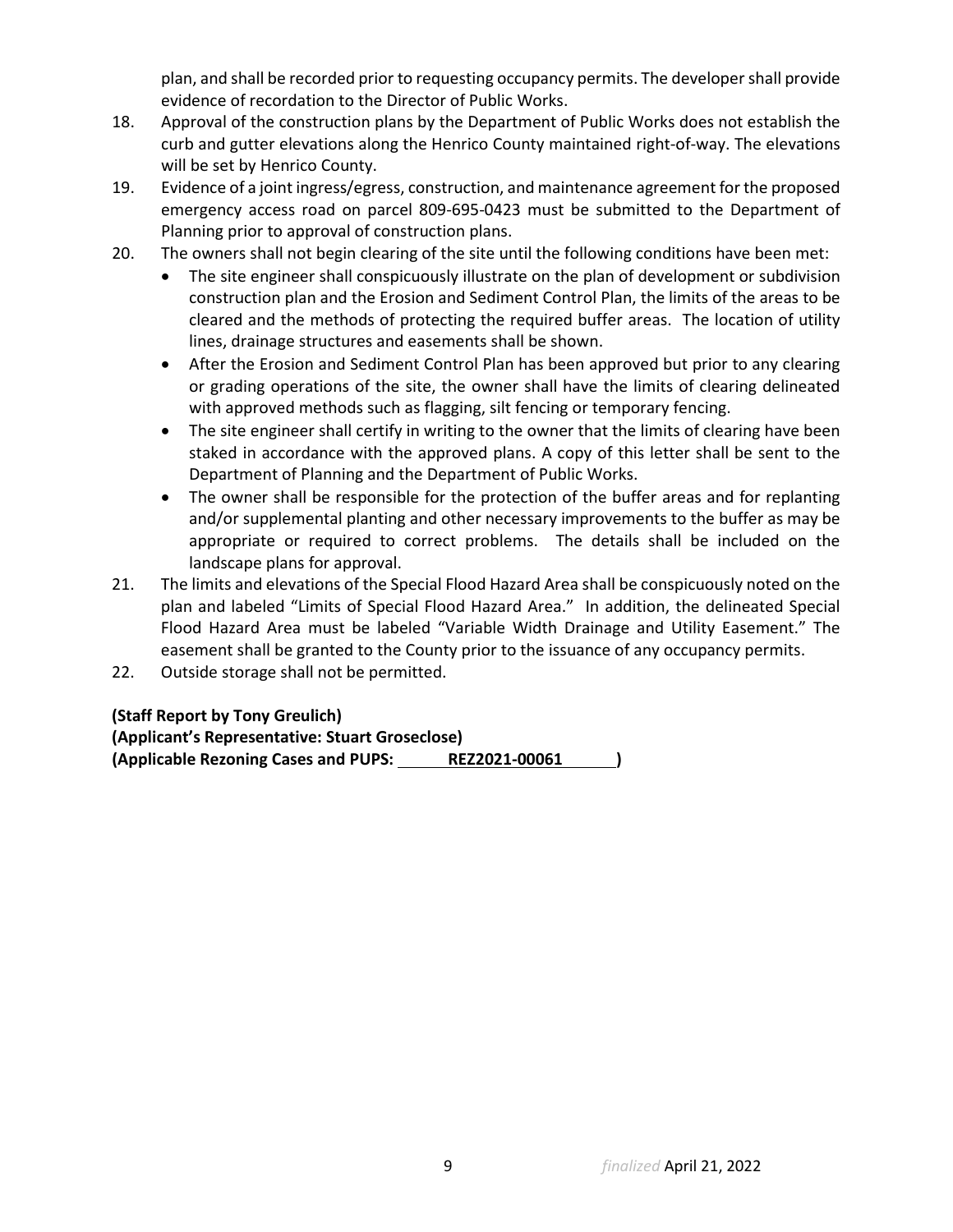| POD2022-00053                  | E.D. Lewis and Associates for Midtown Land Partners, LLC: Request   |
|--------------------------------|---------------------------------------------------------------------|
| Libbie Mill Pad 6<br>-Harp's   | for approval of a plan of development and lighting plan as required |
| Landing Apartments             | by Chapter 24, Section 24-2314 of the Henrico County Code, to       |
| - Coopers Walk Lane            | construct a five story, 441,060 square foot apartment building      |
|                                | containing 398 units and a one-story, approximately 4,640 square    |
|                                | foot restaurant with outdoor seating. The 9.89-acre site is located |
|                                | on the eastern line of Libbie Lake West Street (private) and the    |
|                                | southern line of Bethlehem Road, approximately 275 feet east of     |
| <b>APPROVED BY DIRECTOR ON</b> | Spencer Road, on parcel 773-740-5180 (part). The zoning is UMUC     |
| 03/23/2022                     | Urban Mixed Use District. County water and sewer. (Brookland)       |
|                                |                                                                     |

The Harp's Landing Apartment building will be the third mid-rise apartment building in the Libbie Mill Midtown Urban Mixed Use (UMU) development, with similarities to the previous two apartment buildings. Like the previous Penstock Quarter and Wellsmith buildings, the proposed Harp's Landing building will be constructed to five stories with finished exteriors compatible with the masonry, cementitious, and metal components on the previous two buildings. Located north of the pond, the building will serve to infill the majority of the remaining original core UMU district area.

Included with the apartment building plan is a detached restaurant building with outdoor seating contemplated adjacent to the pond at the southeast corner of the apartment building. Additional amenities plan for the pond area will be forthcoming in accordance with the proffered conditions of recent zoning case REZ2021-00042, requiring completion of an additional amenity area prior to the issuance of a certificate of occupancy for this residential building.

The landscape and lighting plan demonstrate compliance with the applicable code, proffers, and pattern book, and continue to be consistent with the previous phases of development, demonstrating enhanced landscaping and adequate lighting.

Staff recommends approval subject to the annotations on the plan, the standard conditions for developments of this type, and the following additional conditions:

- 11B. Prior to the approval of an electrical permit application and installation of the site lighting equipment, a plan including light spread and intensity diagrams, and fixture specifications and mounting heights details shall be revised as annotated on the staff plan and included with the construction plans for final signature.
- 16. The unit house numbers shall be visible from the parking areas and drives.
- 17. The names of streets, drives, courts, and parking areas shall be approved by the Richmond Regional Planning District Commission and such names shall be included on the construction plans prior to their approval. The standard street name signs shall be installed prior to any occupancy permit approval.
- 18. All proffers and conditions approved as part of zoning case(s) REZ2015-00018, REZ2018-00044, and REZ2021-00042 and provisional use permit cases PUP2014-00014 and PUP2021-00015 shall be incorporated in this approval.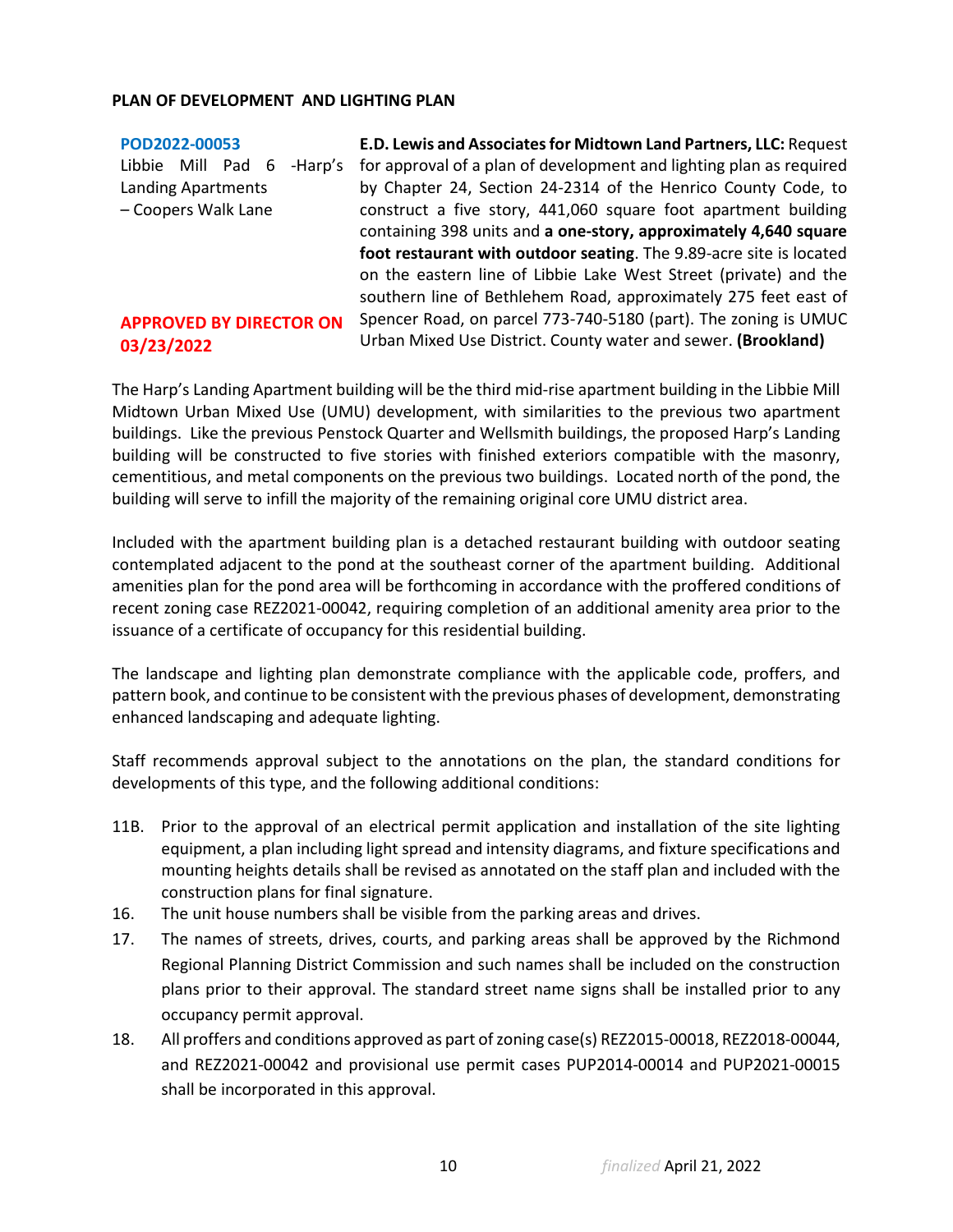- 19. Outside storage shall not be permitted.
- 20. The pavement shall be of an SM-2A type and shall be constructed in accordance with County standard and specifications. The developer shall post a defect bond for all pavement with the Department of Planning - the exact type, amount and implementation shall be determined by the Director of Planning, to protect the interest of the members of the Homeowners Association. The defect bond shall remain in effect for a period of three years from the date of the issuance of the final occupancy permit. Prior to the issuance of the last Certificate of Occupancy, a professional engineer must certify that the roads have been designed and constructed in accordance with County standards.

**(Staff Report by Aimee Crady) (Applicant's Representative: Monte Lewis) (Applicable Rezoning Cases and PUPS: REZ2021-00042, PUP2021-00015, PUP2014-00014, REZ2015- 00018 and REZ2018-00044)**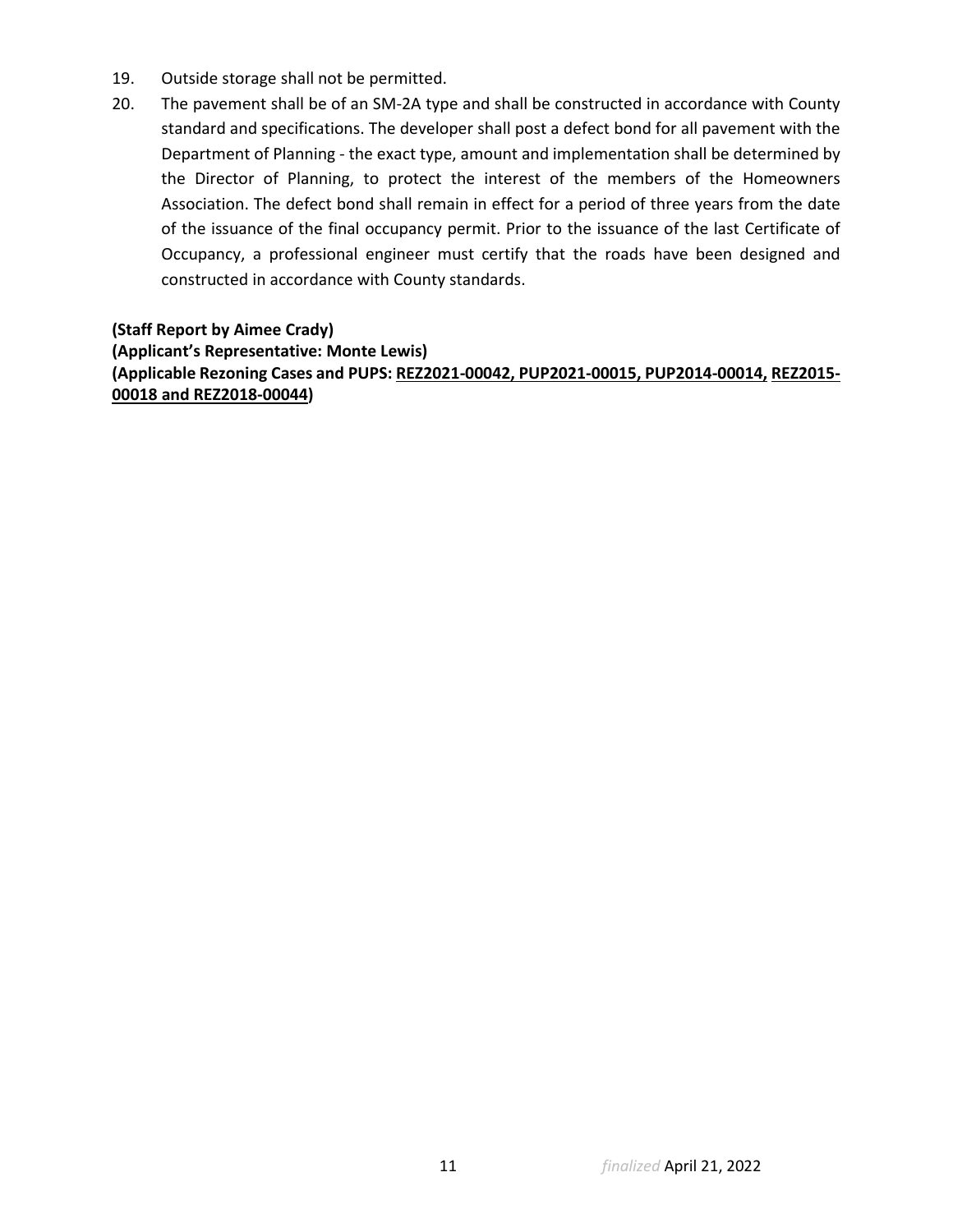## **PLAN OF DEVELOPMENT, LIGHTING PLAN, AND ALTERNATIVE LANDSCAPE PLAN**

#### **[POD2022-00055](https://henrico.us/pdfs/planning/2022/mar22/pod/pod2022-00055.pdf)** Residence Inn - Airport – 500 W. Williamsburg Road (U.S. Route 60) **Timmons Group and Neil Amin for Audubon V, LLC:** Request for approval of a plan of development, lighting plan, and alternative landscape plan as required by Chapter 24, Section 24-2314 and 24- 5303.B of the Henrico County Code, to construct a 4-story, hotel consisting of 111 units and approximately 103,168 square feet, and to reduce the transitional buffer width along Trampton Road. The 2.75-acre site is located on the northwest corner at the intersection of W. Williamsburg Road (U.S. Route 60) and Trampton Road and the south line of Audubon Drive, on parcel 823-716-7341. The zoning is B-3 Business District and AS-O Airport Safety Overlay District. County water and sewer. **(Varina)**

The applicant has requested a deferral to the April 2022 Director's Agenda.

**(Staff Report by Aimee Crady) (Applicant's Representative: Jonathan Winks) (Applicable Rezoning Cases and PUPS: \_\_\_\_\_\_\_\_\_\_\_\_\_\_\_\_\_\_\_\_\_\_\_\_\_\_\_\_\_\_\_\_\_\_\_\_\_\_\_\_\_\_\_\_)**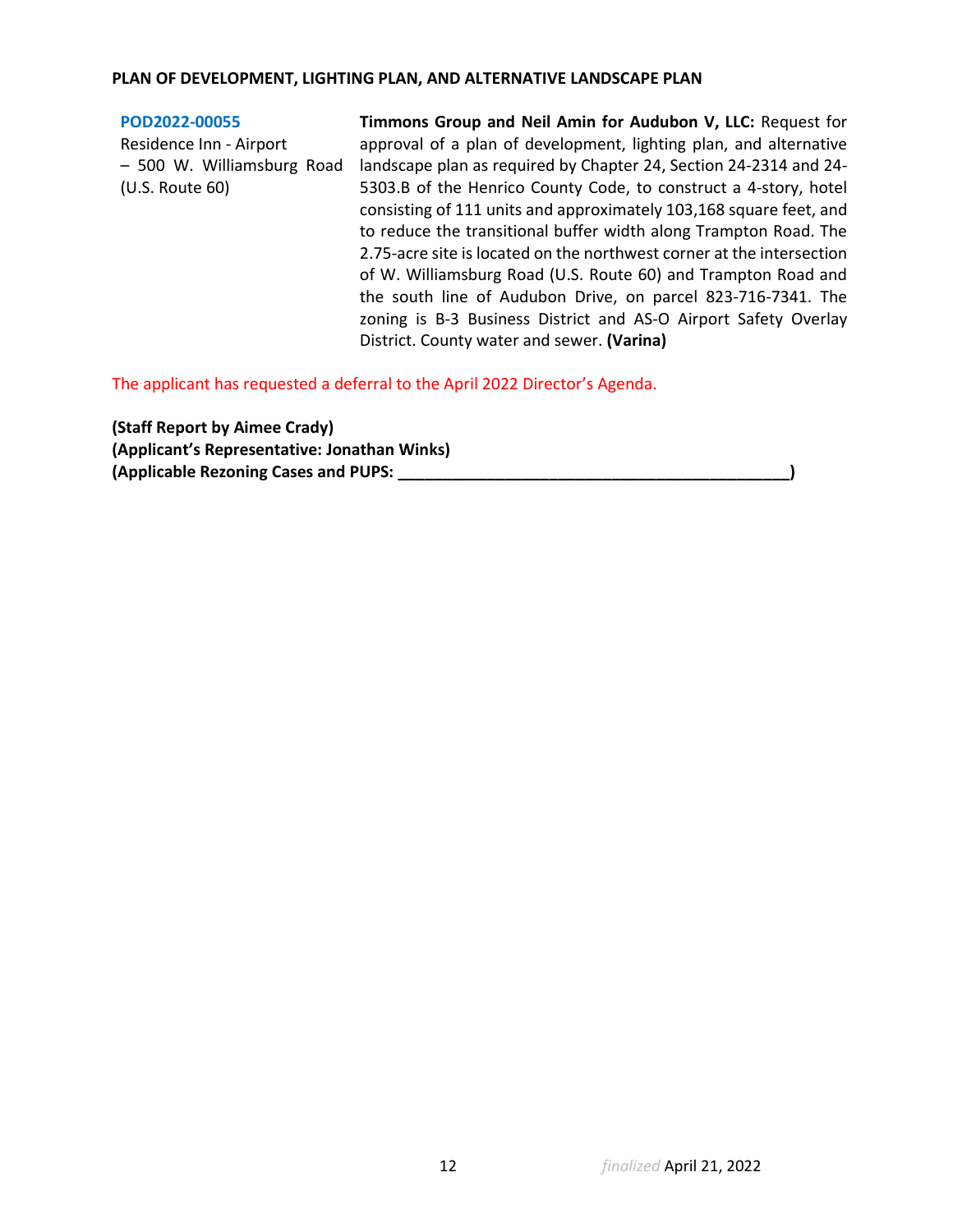## **PLAN OF DEVELOPMENT**

**[POD2022-00062](https://henrico.us/pdfs/planning/2022/mar22/pod/pod2022-00062.pdf)** Tract 10 Laydown Site -Portugee Road **APPROVED BY DIRECTOR ON 03/23/2022 Townes Site Engineering for Economic Development Authority of Henrico County, and Quality Investment Property Richmond, LLC:**  Request for approval of a plan of development, as required by Chapter 24, Section 24-2314 of the Henrico County Code, to construct a laydown and storage site. The approximately 19.47-acre portion of the overall 213.7-acre site is located within White Oak Technology Park, on the south line of Portugee Road, approximately 3,750 feet west of the intersection of Portugee Road and Technology Boulevard, on parcel 849-704-6939 (part). The zoning is M-2 General Industrial District and A-1 Agricultural District. County water and sewer. **(Varina)**

This request is for a gravel laydown and storage area approximately 19.5 acres in size and its associated storm water management facility. The laydown area will be enclosed by an 8-foot fence that will not be visible from Portugee Road due to a 150-foot-wide preserved natural vegetative buffer along the frontage of Portugee Road. A gate is proposed that will meet all emergency access requirements. These improvements are temporary in nature and the subject area will be incorporated into a future Plan of Development.

Construction and tractor trailer traffic will be prohibited from Elko Road, Elko Tract Road, Portugee Road west of the development, and Portugee Road east of Technology Boulevard.

The proposed development is within White Oak Technology Park and therefore is subject to review and approval by the White Oak Technology Park Development Review Board (DRB). The DRB has reviewed the plan and granted Conceptual and Preliminary Plan approval. The DRB will need to review and grant Final approval on the construction plans prior to the plans being signed by staff.

The staff recommends approval subject to the annotations on the plans, the standard conditions for developments of this type, and the following additional conditions:

- 16. A plat for the widening of Portugee Road right-of-way, as shown on the approved plan, shall be submitted to the Real Property Division prior to approval of the construction plan, and shall be recorded prior to requesting occupancy permits for future buildings on the site. The developer shall provide evidence of recordation to the Director of Public Works
- 17. Approval of the construction plans by the Department of Public Works does not establish the curb and gutter elevations along the Henrico County maintained right-of-way. The elevations will be set by Henrico County.
- 18. The temporary gravel areas shall be properly compacted and maintained at all times.
- 19. No construction traffic shall use Elko Road (State Route 156), Elko Tract Road (State Route 380), Portugee Road west of the site, and Portugee Road east of Technology Boulevard.
- 20. No tractor trailers shall use Elko Road (State Route 156), Elko Tract Road (State Route 380), Portugee Road west of the site, and Portugee Road east of Technology Boulevard.
- 21. The developer shall provide a telephone number for citizen concerns during any construction activity on site in order to respond to citizen concerns and complaints as expeditiously as possible.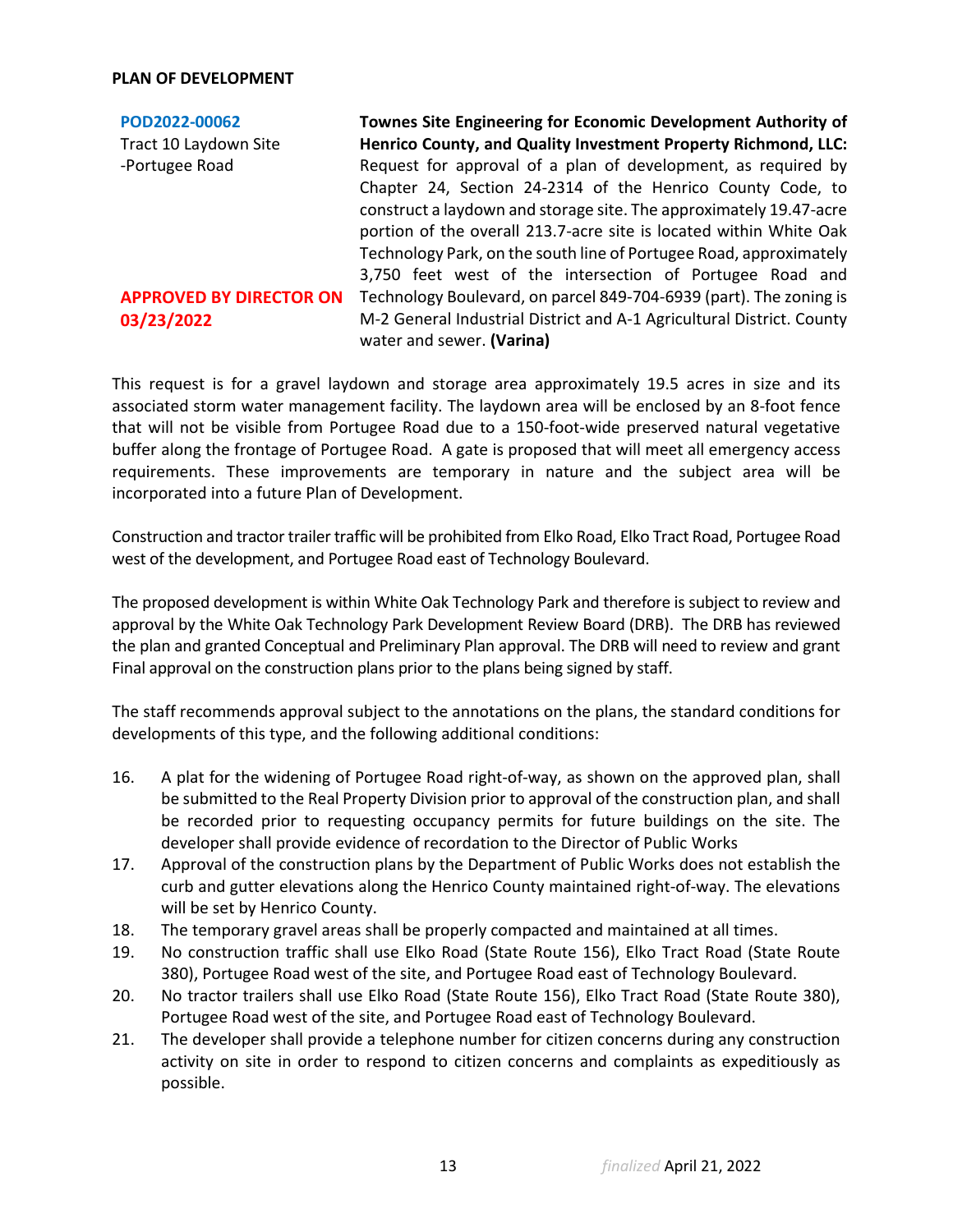- 22. The development and operations conducted on the property shall comply with the restrictive covenants applicable to White Oak Technology Park.
- 23. The proposed development is subject to final Development Review Board (DRB) approval. Any required changes by the DRB must be reflected in the POD and any subsequent plans.

**(Staff Report by: Tony Greulich) (Applicant's Representative: Zackary Wilkins)** (Applicable Rezoning Cases and PUPS: n/a )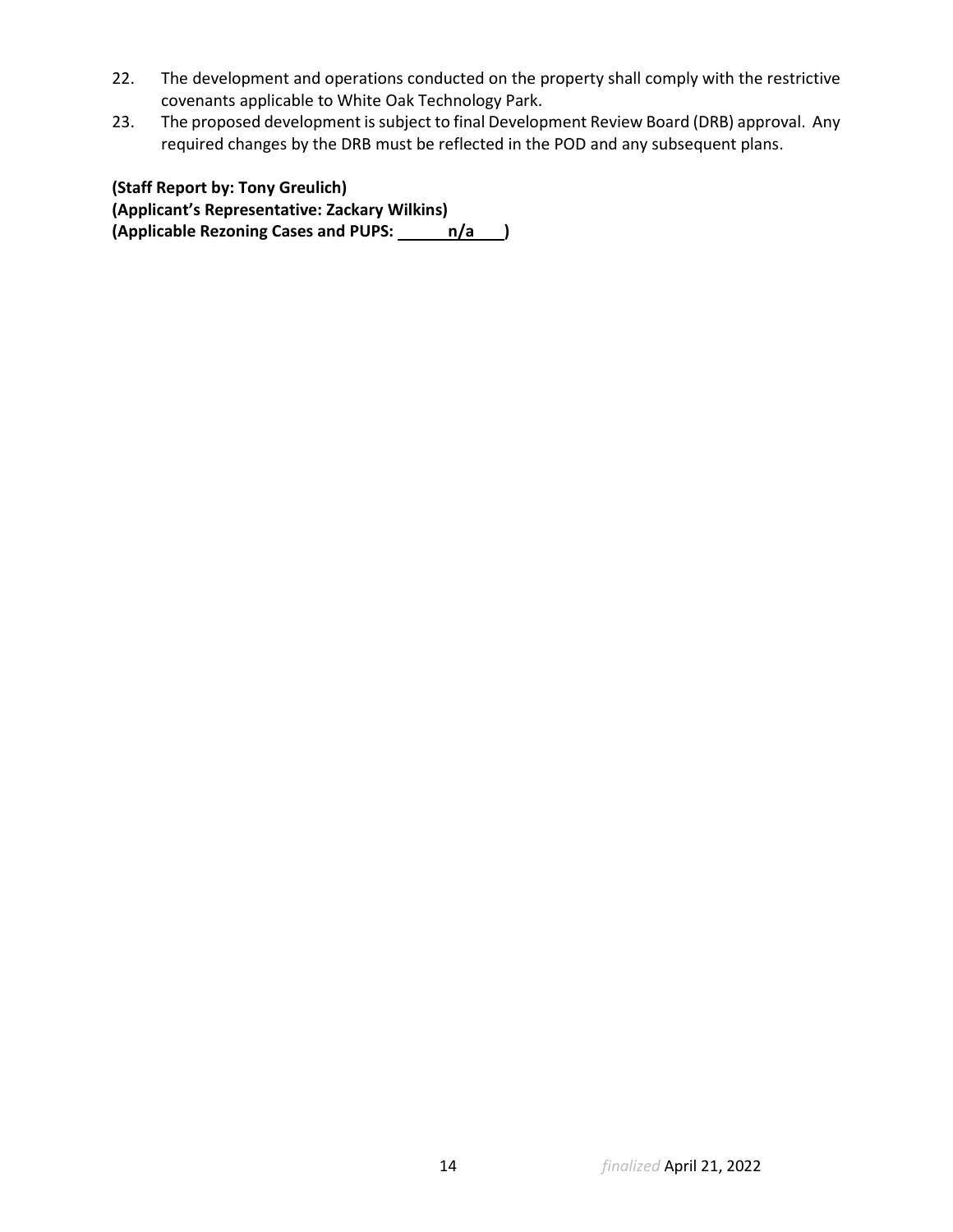**[POD2021-00373](https://henrico.us/pdfs/planning/2022/mar22/pod/pod2021-00373.pdf)** Royal Farms at 7411 West **ARLS Properties LLC:** Request for approval of a site plan and lighting Broad Street (U.S. Route 250) **APPROVED BY DIRECTOR ON 03/23/2022 Rummel Klepper & Kahl LLP for North Gayton Company LLP and**  plan, as required by Chapter 24, Section 24-2315 of the Henrico County Code, to construct a one-story, 5200 square foot convenience store with fuel pumps. The 2.1-acre site is located on the northwest corner of the intersection of West Broad Street (U.S. Route 250) and Willard Road on part of parcel 766-748-0196. The zoning is M-1 Light Industrial. County water and sewer. **(Tuckahoe)**

This request is for construction of a one-story, 5,200 square foot convenience store with fuel pumps on unproffered, M-1 zoned property. This development is adjacent to the West Broad Landing residential development currently under construction.

The exterior of the building is masonry comprised of beige cementitious siding, red brick and a natural color stone base, approximately 3 feet high from the ground. There are various architectural features proposed to create an attractive façade such as faux windows, brick and stone bump outs, metal awnings and a roof feature directly above the main entrance with siding, and a metal roof with a farm-style cupola which presents a style unique to these stores. The HVAC units are located on the roof and designed to not be seen from the adjacent properties. The fuel canopy will have a flat roof and the support pillars will continue the natural color stone base as proposed for the main building.

This case was originally scheduled to be heard on the January agenda, but the applicant's representative requested a deferral to the February and subsequently, the March agenda in order to provide staff with revised lighting plans as requested.

The latest plan, received March 2, 2022, provides the required lighting information coordinated with tree locations. One light pole is within 100' from a residential district and therefore is required to have a mounted height of 15 feet or less. The applicant has agreed to address this requirement with the next submittal of plans. With this agreement, the lighting plan now meets all requirements.

Staff recommends approval subject to the annotations on the plan, the standard conditions for developments of this type, and the following additional conditions:

- 11B. Prior to the approval of an electrical permit application and installation of the site lighting equipment, a plan including light spread and intensity diagrams, and fixture specifications and mounting heights details shall be revised as annotated on the staff plan and included with the construction plans for final signature.
- 16. A plat for the widening of Willard Road right-of-way, as shown on the approved plan, shall be submitted to the Real Property Division prior to approval of the construction plan, and shall be recorded prior to requesting occupancy permits. The developer shall provide evidence of recordation to the Director of Public Works.
- 17. Approval of the construction plans by the Department of Public Works does not establish the curb and gutter elevations along the Henrico County maintained right-of-way. The elevations will be set by Henrico County.
- 18. A concrete sidewalk meeting County standards shall be provided along the north side of Willard Road.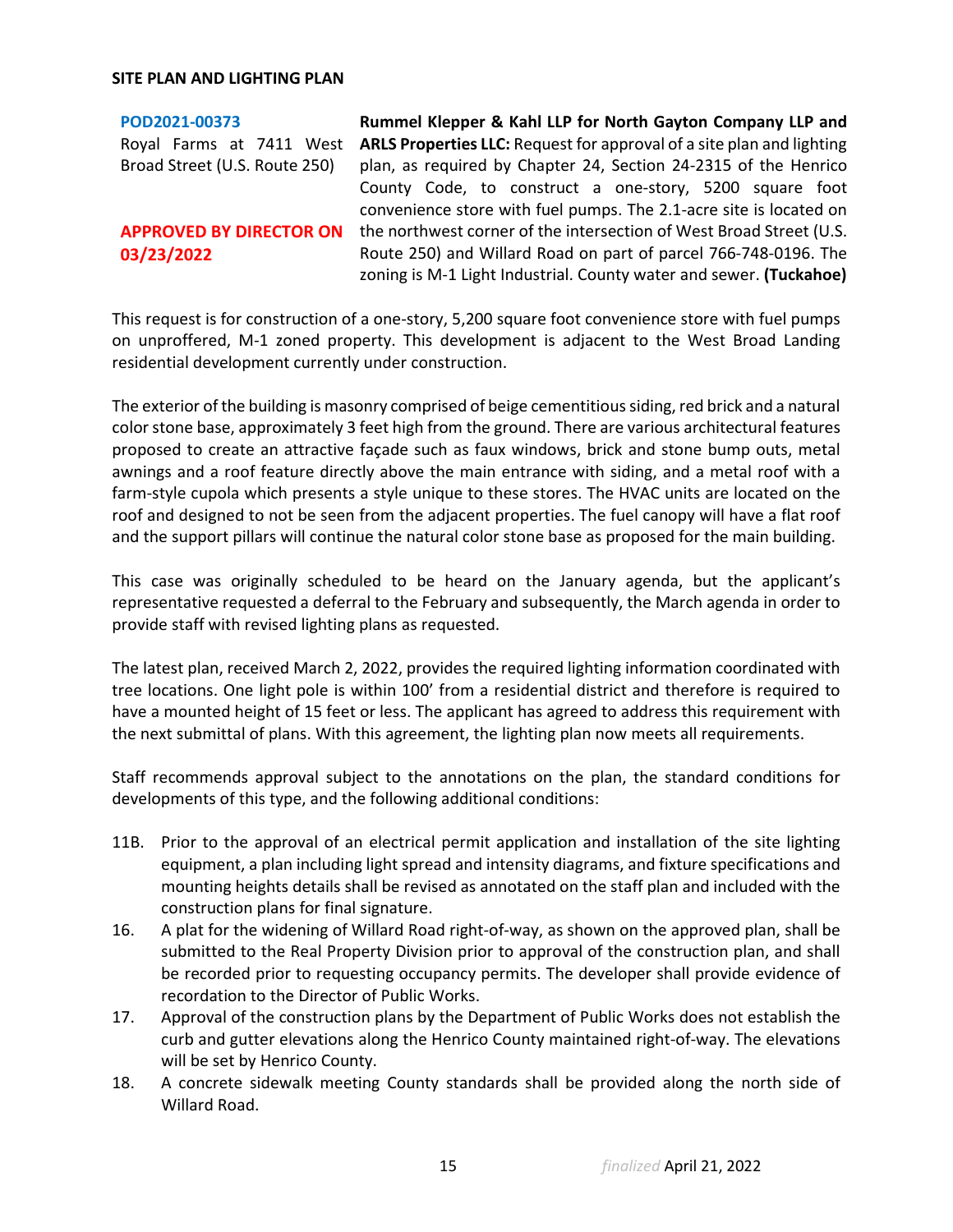- 19. A plat for the widening of West Broad Street (U.S. Route 250) right of way as shown on the approved plan shall be submitted to the Real Property Division prior to approval of construction plans. The plat shall be submitted to VDOT following approval of the construction plans and recorded with appropriate conveyance instruments prior to requesting occupancy permits. The developer shall provide evidence of recordation to the Director of Public Works.
- 20. The entrances and drainage facilities on West Broad Street (U.S. Route 250) shall be approved by the Virginia Department of Transportation and the County.
- 21. A notice of completion form, certifying that the requirements of the Virginia Department of Transportation entrances permit have been completed, shall be submitted to the Director of Public Works prior to any occupancy permits being issued.
- 22. Approval of the construction plans by the Department of Public Works does not establish the curb and gutter elevations along the Virginia Department of Transportation maintained rightof-way. The elevations will be set by the contractor and approved by the Virginia Department of Transportation.
- 23. A concrete sidewalk meeting VDOT standards shall be provided along the west side of West Broad Street (U.S. Route 250).
- 24. Evidence of a joint ingress/egress and maintenance agreement must be submitted to the Department of Planning and approved prior to issuance of a certificate of occupancy for this development.
- 25. Outside storage shall not be permitted.

**(Staff Report by Tony Greulich) (Applicant's Representative: Bill Johns) (Applicable Rezoning Cases and PUPS: n/a)**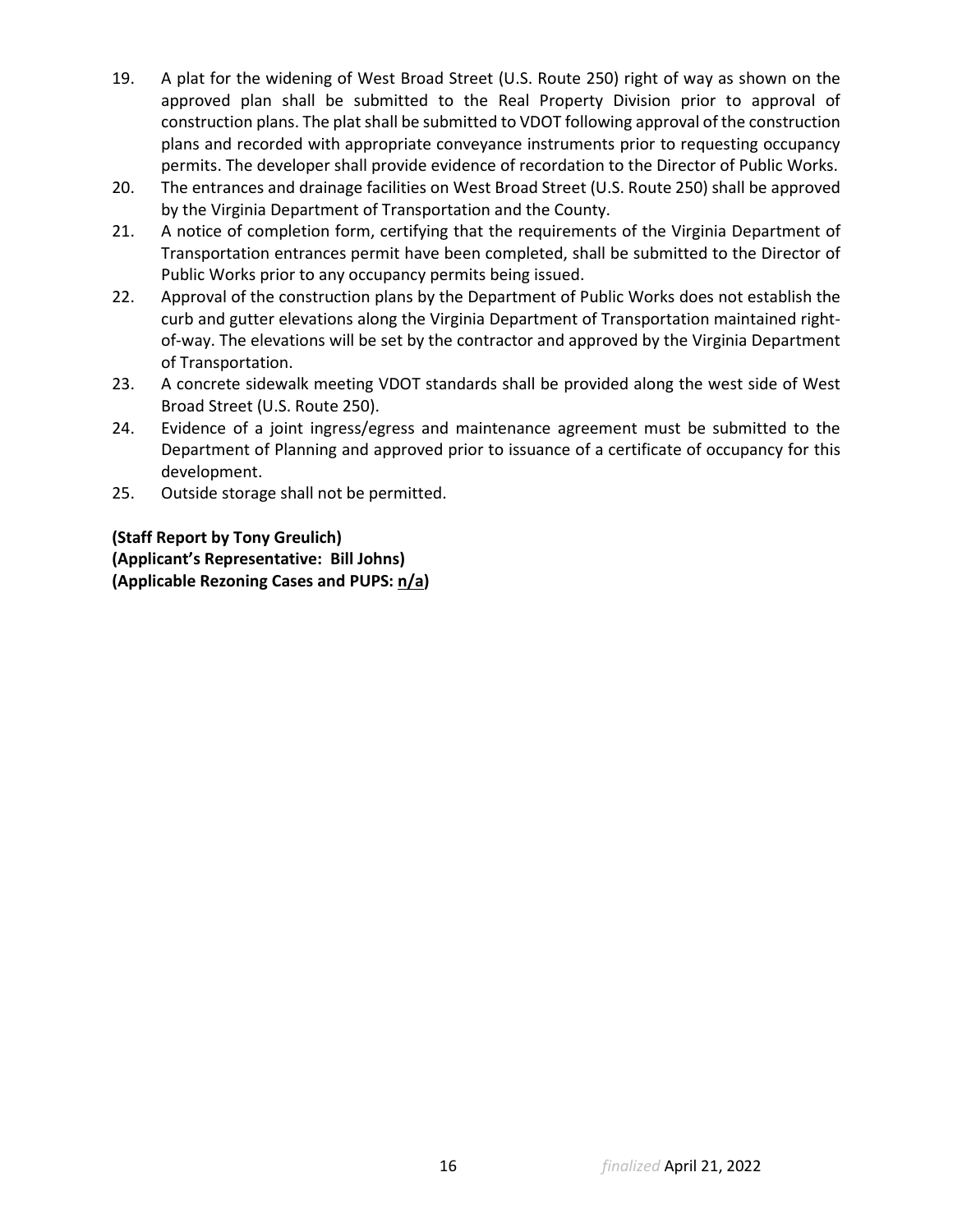| POD2021-00428                  | Jeff Keith for Sports Towing & Recovery LLC: Request for approval     |
|--------------------------------|-----------------------------------------------------------------------|
| Sports Towing & Recovery -     | of a site plan and lighting plan, as required by Chapter 24, Section  |
| 3121 Williamsburg Road         | 24-2315 of the Henrico County Code, to construct a one story, 2-      |
|                                | service bay, 2,000 square foot addition and parking lot for an        |
|                                | existing tow and repair business with existing vehicle storage. The   |
|                                | 0.605-acre site is located on the south line of Williamsburg Road (US |
|                                | Route 60), approximately 75 feet west of its intersection with        |
|                                | Cambrai Avenue, on parcel 810-714-2412. The zoning is B-3             |
| <b>APPROVED BY DIRECTOR ON</b> | Business District and AS-O Airport Safety Overlay District. County    |
| 03/23/2022                     | water and sewer. (Varina)                                             |

This proposed 2-service bay addition to an existing auto repair and vehicle storage lot is located on unproffered B-3 zoned property on Williamsburg Road (State Route 60).

The site was zoned business previously to the 1960's comprehensive county zoning amendment and is currently surrounded by business and industrial zoning. The building appears to have been built as a service station with fuel in the 1950's. It has stopped selling fuel and has just been used as auto repair and a vehicle tow lot since that time.

The developer has worked with Public Works Traffic Division and VDOT so the development will provide the proper amount of right-of-way dedication, a sidewalk along Williamsburg Road (State Route 60), and will meet the access spacing standards. The previous eastern entrance into the site that was combined with a single-family dwelling driveway has been closed, separating the traffic for each use. Two accessory buildings currently on the property are to be removed with this proposal. The site will now have delineated parking spaces with curb and gutter, and will provide 15% open space, 10% tree canopy coverage, and 5% internal parking tree canopy.

The proposed 4-bay service building is proposed to be metal with a split face brick knee wall on the portions visible to the public. The existing opaque fence will be brought onto the property line, where it currently spills over to the south a few feet.

The applicant has also included a lighting plan for review and approval. The plan proposes freestanding concealed source LED lighting fixtures mounted at sixteen feet in height in addition to eighteen-foot high building mounted concealed source lights on the front, rear, and side adjacent to parking.

The staff recommends approval subject to the annotations on the plans, the standard conditions for developments of this type, and the following additional conditions:

- 11B. Prior to the approval of an electrical permit application and installation of the site lighting equipment, a plan including light spread and intensity diagrams, and fixture specifications and mounting heights details shall be revised as annotated on the staff plan and included with the construction plans for final signature.
- 16. A plat for the widening of Williamsburg Road (State Route 60) right of way as shown on the approved plan shall be submitted to the Real Property Division prior to approval of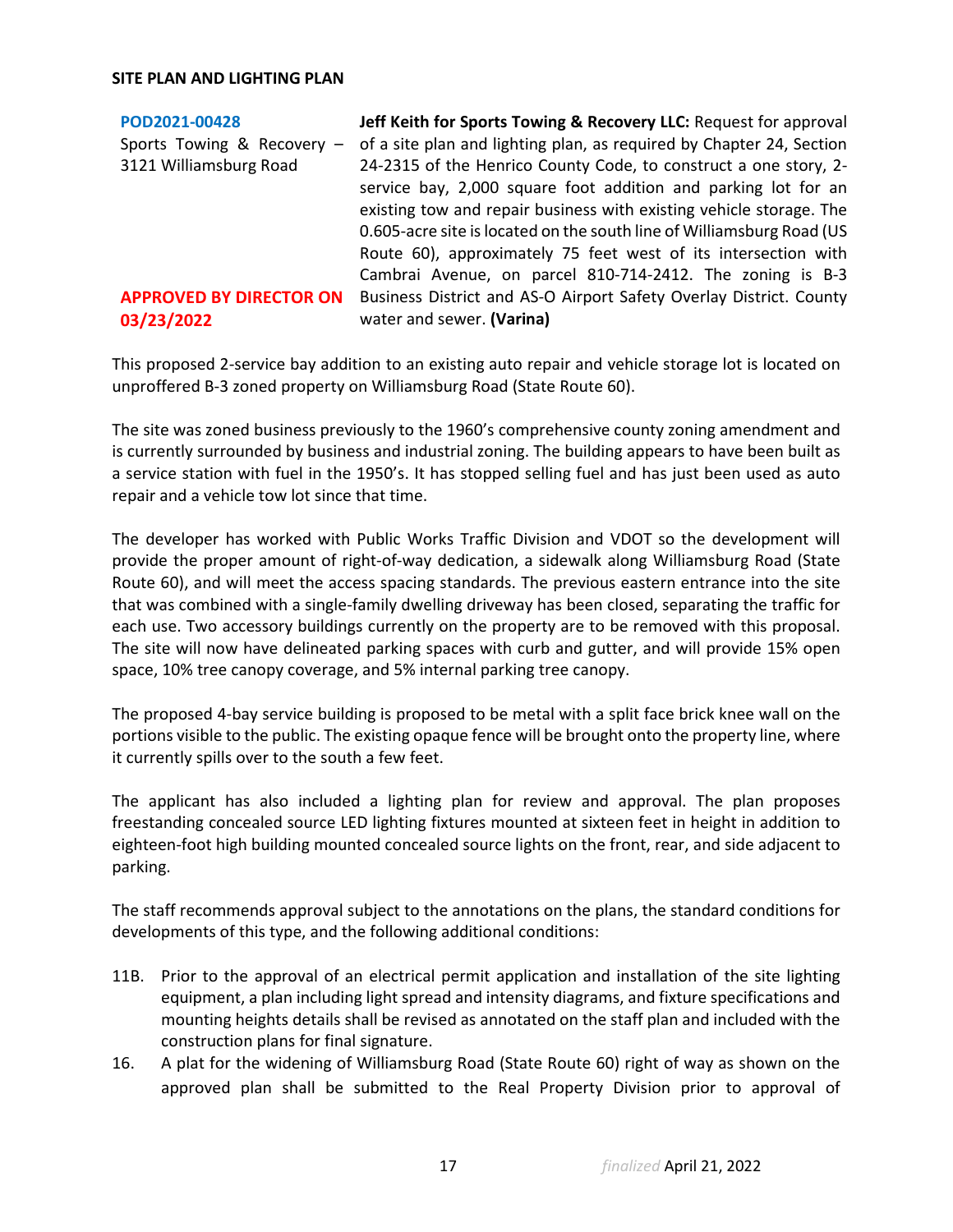construction plans. The plat shall be submitted to VDOT following approval of the construction plans and recorded with appropriate conveyance instruments prior to requesting occupancy permits. The developer shall provide evidence of recordation to the Director of Public Works.

- 17. The entrances and drainage facilities on Williamsburg Road (State Route 60) shall be approved by the Virginia Department of Transportation and the County.
- 18. A notice of completion form, certifying that the requirements of the Virginia Department of Transportation entrances permit have been completed, shall be submitted to the Director of Public Works prior to any occupancy permits being issued.
- 19. Approval of the construction plans by the Department of Public Works does not establish the curb and gutter elevations along the Virginia Department of Transportation maintained rightof-way. The elevations will be set by the contractor and approved by the Virginia Department of Transportation. (Standard)
- 20. A concrete sidewalk meeting VDOT standards shall be provided along the south side of Williamsburg Road (State Route 60).

**(Staff Report by Christina Goggin) (Applicant's Representative: Jeff Keith) (Applicable Rezoning Cases and PUPS: \_\_\_\_\_\_\_\_\_\_\_\_\_\_\_\_\_\_\_\_\_\_\_\_\_\_\_\_\_\_\_\_\_\_\_\_\_\_\_\_\_\_\_\_)**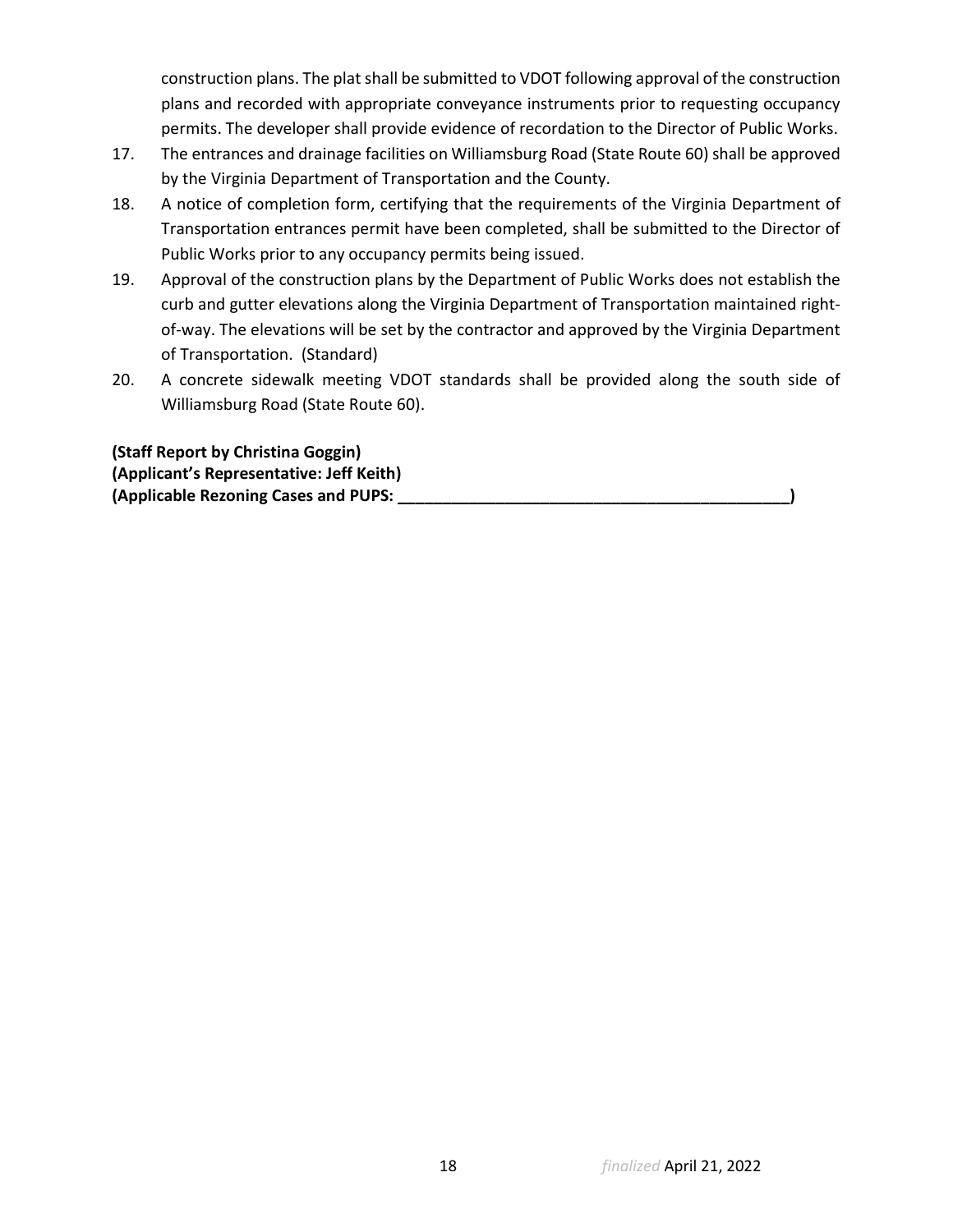### **[POD2021-00465](https://henrico.us/pdfs/planning/2022/mar22/pod/pod2021-00465.pdf)**

Woodspring Suites Extended Stay Hotel – 4615 60)

Williamsburg Road (U.S. Route County Code, to construct a 4-story, 122 room extended stay hotel **Draper Aden Associates for Henrico Properties Holdings, LLC and Suburban Capital, INC.,** Request for approval of a site plan and lighting plan as required by Chapter 24, Section 24-2315 Henrico and associated infrastructure. The 1.88-acre site is located on the south line of Williamsburg Road (U.S. Route 60), approximately 200 feet west of its intersection with South Laburnum Avenue, on parcels 816-713-0978 and 816-713-0434. The zoning is B-3 Business District, M-1 Light Industrial District, and AS-O Airport Safety Overlay District. County water and sewer. **(Varina)**

The applicant has requested a deferral to the April 2022 Director's Agenda.

**(Staff Report by Anthony Greulich) (Applicant's Representative: B Tyson Catlett) (Applicable Rezoning Cases and PUPS: \_\_\_\_\_\_\_\_\_\_\_\_\_\_\_\_n/a\_\_\_\_\_\_\_\_\_\_\_\_\_\_\_\_\_\_\_\_\_\_\_\_\_\_\_\_)**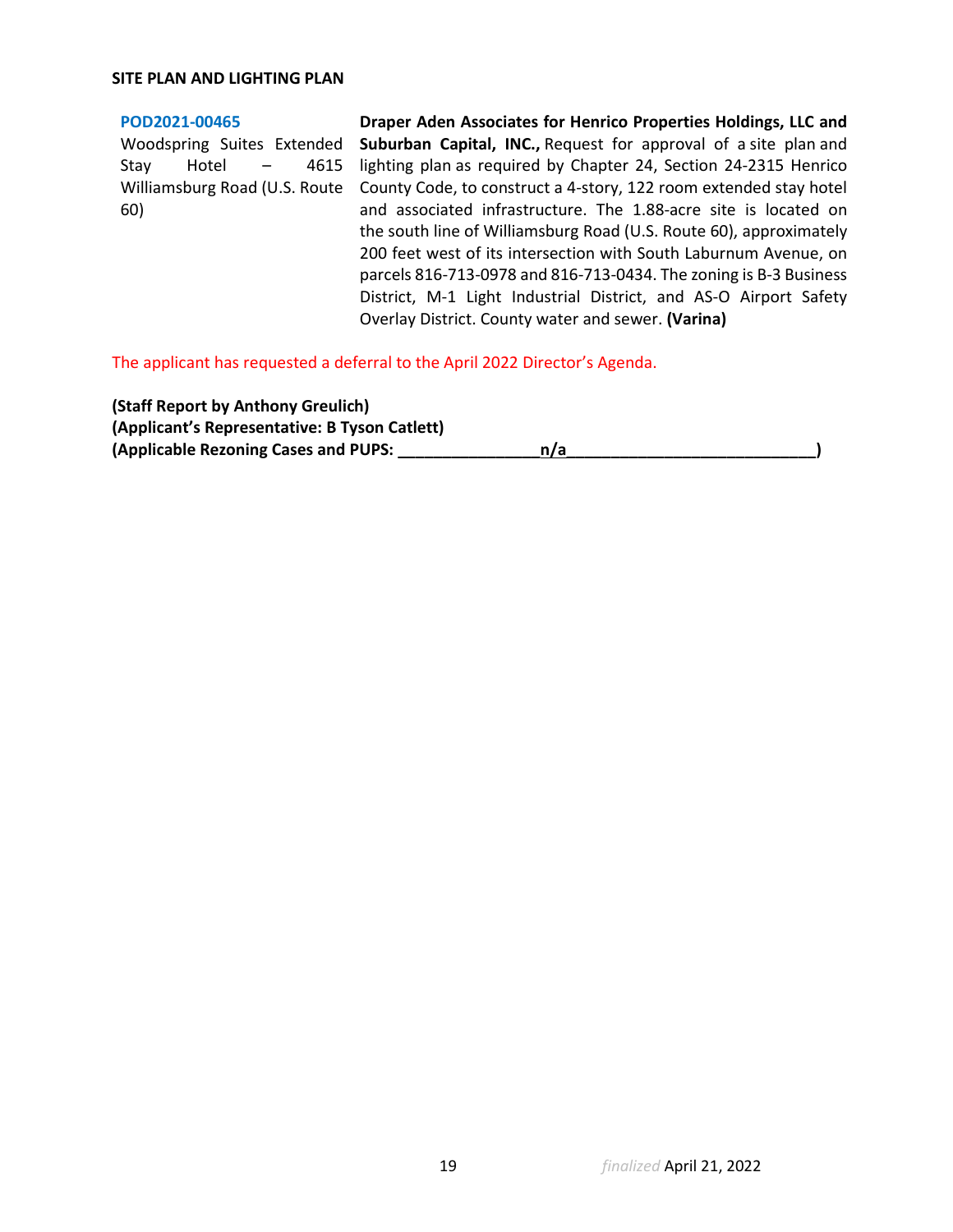## **[POD2022-00043](https://henrico.us/pdfs/planning/2022/mar22/pod/pod2022-00043.pdf)**

Take 5 Oil Change at Eubank and Laburnum Commercial **Center** – 5401 S Laburnum Avenue

**APPROVED BY DIRECTOR ON 03/23/2022**

**Kimley-Horn & Associates, Inc. for JG Laburnum LLC & RL LLC, and Quick Lube of Carolina, LLC.:** Request for approval of a site plan and lighting plan, as required by Chapter 24, Section 24-2315 of the Henrico County Code, to construct a one-story, 1,185 square foot automotive oil change facility with two service bays. The 1.35-acre site is located on the eastern line of S. Laburnum Avenue, approximately 120 feet south of Eubank Road, on part of parcel 816-711-7870. The zoning is B-3C Business District(Conditional) and AS-O Airport Safety Overlay District. County water and sewer. **(Varina)**

The proposed drive-through oil change facility includes two service bays and will be located just north of the Sam's Xpress car wash previously approved adjacent to this parcel within the commercial center and currently under construction. Other developments completed within this center include Greater Unity Adult Services and Bojangles. The subject development will only absorb the southern half of the parcel, creating a reserved area north of the oil change facility for a future development at the corner of Eubank and Laburnum.

The building will be constructed primarily of brick in brown, tan, and beige tones, with EIFS accents at the top and sign areas. Signage is not part of this approval. Lighting plans are included with the staff plan for approval. The lighting plan demonstrates adequate levels and will be adjusted to include additional lighting along the sidewalk along Laburnum Avenue. Sidewalk for the Eubank frontage will be installed with the future development, but right-of-way will be dedicated at this time to accommodate that future sidewalk. The conceptual landscape plan is not part of this approval and will be evaluated after construction plan approval.

Staff recommends approval subject to the annotations on the plans, the standard conditions for developments of this type, and the following additional conditions:

- 11B. Prior to the approval of an electrical permit application and installation of the site lighting equipment, a plan including light spread and intensity diagrams, and fixture specifications and mounting heights details shall be revised as annotated on the staff plan and included with the construction plans for final signature.
- 16. The proffers approved as a part of zoning case C-63C-06 shall be incorporated in this approval.
- 17. A plat for the widening of Eubank Road right-of-way, as shown on the approved plan, shall be submitted to the Real Property Division prior to approval of the construction plan, and shall be recorded prior to requesting occupancy permits. The developer shall provide evidence of recordation to the Director of Public Works.
- 18. Approval of the construction plans by the Department of Public Works does not establish the curb and gutter elevations along the Henrico County maintained right-of-way. The elevations will be set by Henrico County.
- 19. In the event of any traffic backup which blocks the public right-of-way, as a result of congestion caused by the drive-up facilities, the owner/occupant shall close the drive-up facilities until a solution can be designed to prevent traffic backup.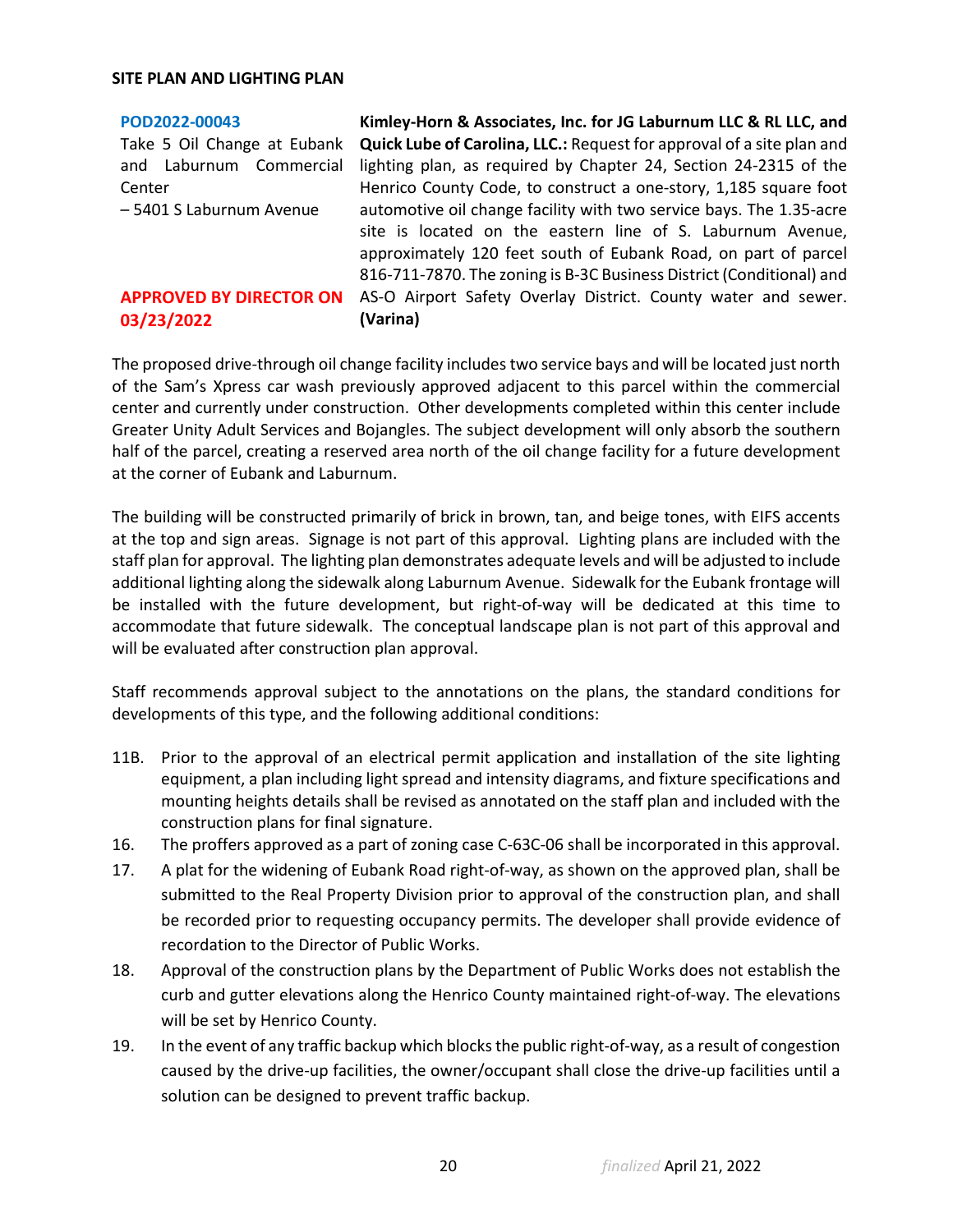20. Outside storage shall not be permitted.

**(Staff Report by: Aimee Crady) (Applicant's Representative: Laura Anderson)** (Applicable Rezoning Cases and PUPS: C-63C-06 )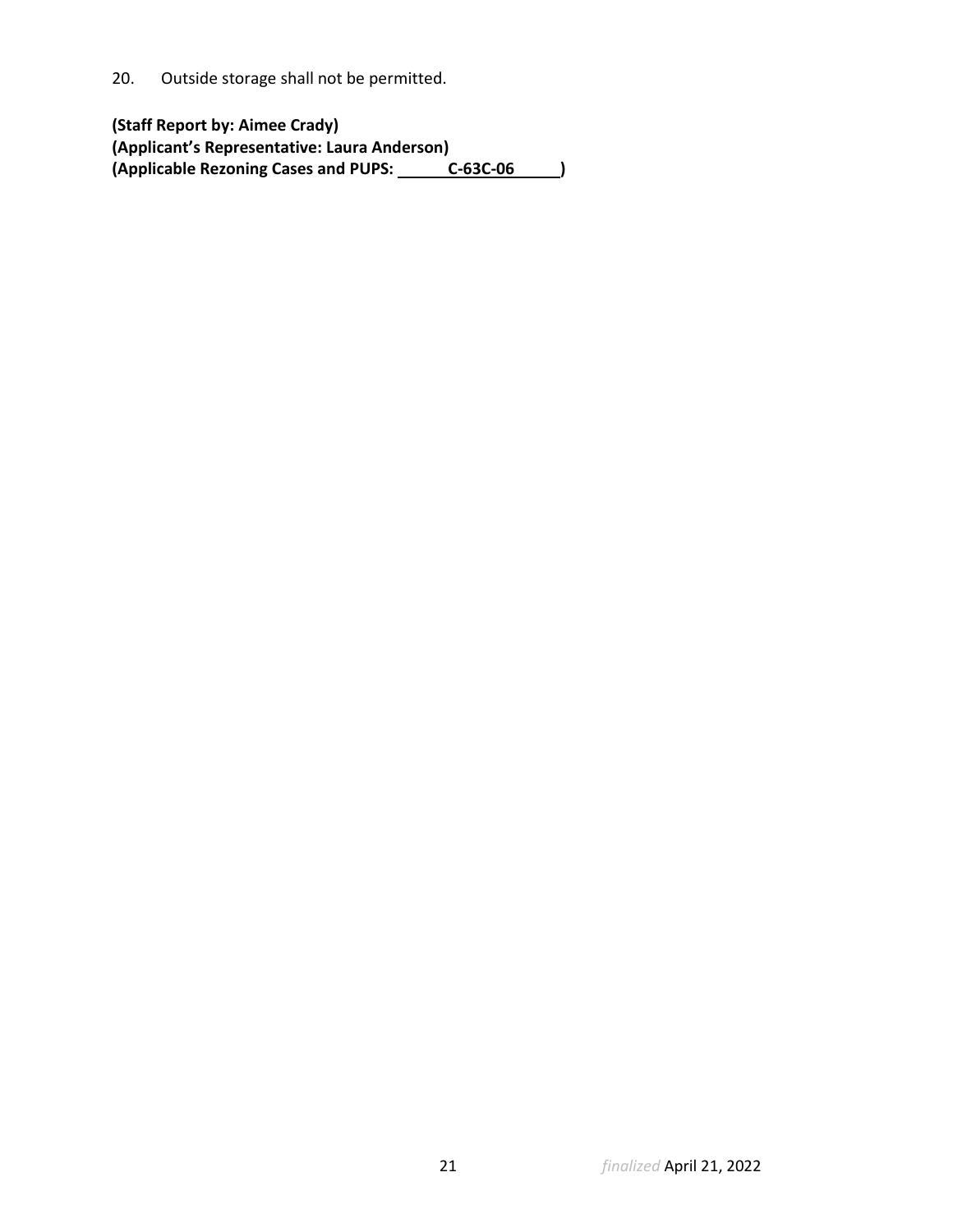## **SITE PLAN**

**[POD2022-00047](https://henrico.us/pdfs/planning/2022/mar22/pod/pod2022-00047.pdf)** Greenhouse, Section 1 – 2500 Mountain Road **Youngblood, Tyler and Associates for Louis A. Raqui & Isaurdo J. Brocos, G. Ray & Virginia Claytor, Miles Greenhouse Properties, LLC and RJM Land, LLC.:** Request for approval of a site plan, as required by Chapter 24, Section 24-2315 of the Henrico County Code, to construct 49 single family dwellings. The 30.69-acre site is located on the north line of Mountain Road, approximately 400 feet west of its intersection with Woodman Road, on parcel(s) 775-767- 7623, 775-768-0741, 775-767-9166, 775-767-0496, 775-768-6111, and 775-768-3432. The zoning is R-5AC General Residential District (Conditional). County water and sewer. **(Fairfield)**

The applicant has requested a deferral to the April 2022 Director's Agenda.

**(Staff Report by Christina Goggin) (Applicant's Representative: Andrew Browning) (Applicable Rezoning Cases and PUPS: REZ2021-00065 )**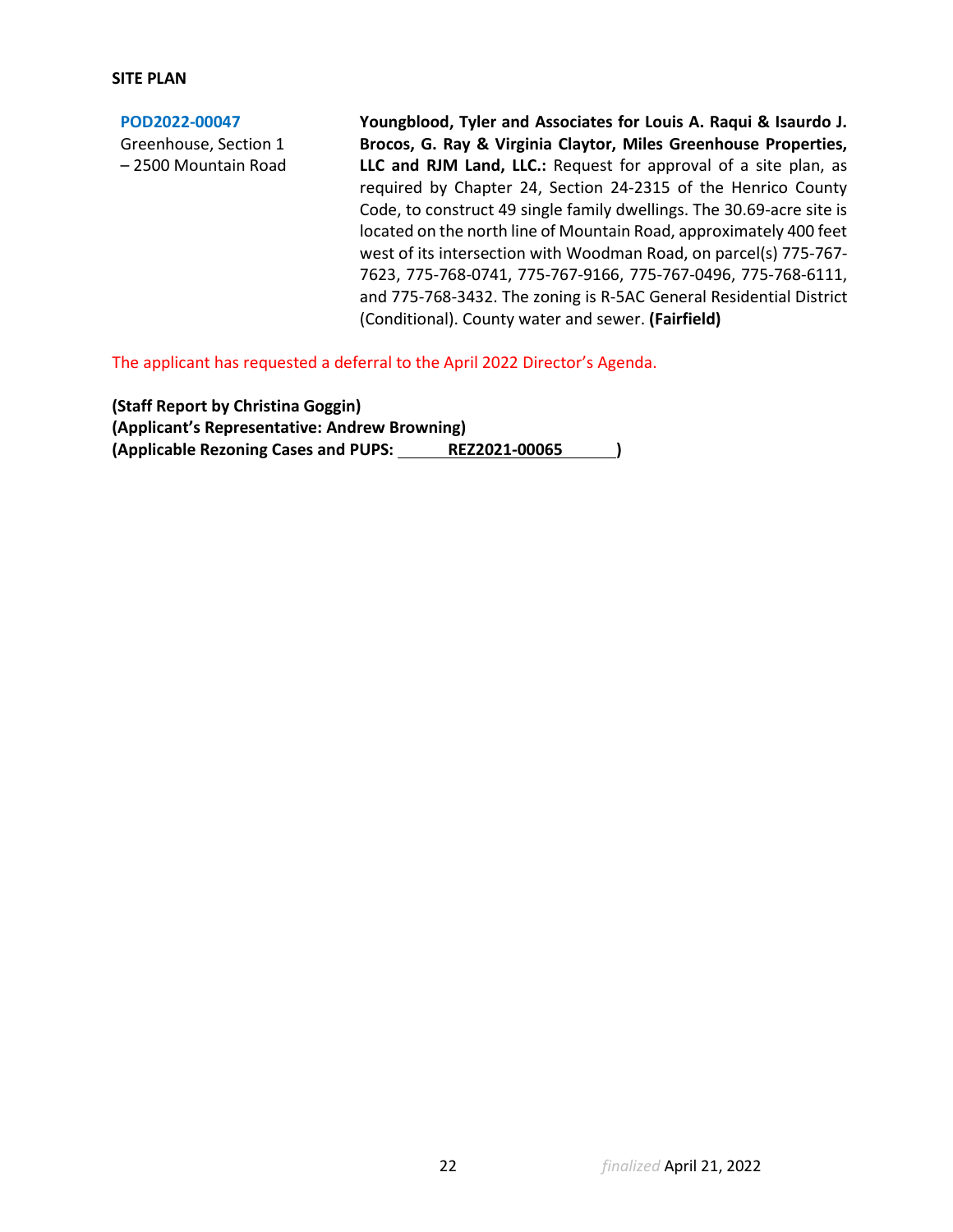| POD2022-00054                  | Kimley-Horn and Associates, Inc. for Grove and Libbie Service Co.,   |
|--------------------------------|----------------------------------------------------------------------|
| <b>West Village</b>            | LLC, Old Three Chopt, LLC, SKM, LLC., and Rebkee: Request for        |
| -West Broad Street (U.S. 250)  | approval of a site plan and lighting plan as required by Chapter 24, |
|                                | Section 24-2315 of the Henrico County Code, to construct a           |
|                                | commercial development consisting of 6 one-story buildings           |
|                                | totaling 62,250 square feet. The 12.27-acre site is located at the   |
|                                | northwest corner of the intersection of N. Gayton Road and W.        |
|                                | Broad Street (U.S. Route 250), approximately, on parcels 733-765-    |
|                                | 4819(part), 734-765-1326 (part), 734-765-1504 (part), and 733-764-   |
| <b>APPROVED BY DIRECTOR ON</b> | 9576. The zoning is R-6C General Residential District, B-2C Business |
| 03/29/2022                     | District (Conditional), and WBS-O West Broad Street Overlay          |
|                                | District. County water and sewer. (Three Chopt)                      |

The proposed development is generally in conformance with the layout and proffered requirements of REZ2021-00044 approved by the Board of Supervisors in December 2021. There are, however, outstanding issues to address.

The Department of Public Works requires a revised plan providing additional easements for proposed underground detention along W. Broad Street. The Department of Public Works also requires redesign of the proposed outfall for the underground detention, resulting in additional impacts by the proposed underground detention on both the Henrico Special Flood Hazard Area (100-year floodplain), and the Chesapeake Bay Resource Protection Area (RPA) on the property.

In addition, the Planning staff has requested a revised schematic landscape plan that accommodates the streetscape buffer requirements of the West Broad Street Overlay District outside of drainage and utility easements, including easements for the proposed underground detention. Planning staff has also requested a revised lighting plan, providing site lighting of the pedestrian paths along W. Broad Street and N. Gayton Road. Additionally, the plan needs to identify loading areas and screening, as well as dumpster locations and screening. A staff recommendation will be made once the additional information is provided.

As of the preparation date of this agenda, the staff has not received a revised plan as requested.

Should the Director act on this request, in addition to the annotations on the plans, and the standard conditions for development of this type, the following additional conditions are recommended:

- 11B. Prior to the approval of an electrical permit application and installation of the site lighting equipment, a plan including light spread and intensity diagrams, and fixture specifications and mounting heights details shall be revised as annotated on the staff plan and included with the construction plans for final signature.
- 16. All proffers and conditions approved as part of zoning case REZ2021-00044 and provisional use permit cases PUP2021-00025 shall be incorporated in this approval.
- 17. A plat for the widening of N. Gayton Road right-of-way, as shown on the approved plan, shall be submitted to the Real Property Division prior to approval of the construction plan, and shall be recorded prior to requesting occupancy permits. The developer shall provide evidence of recordation to the Director of Public Works.